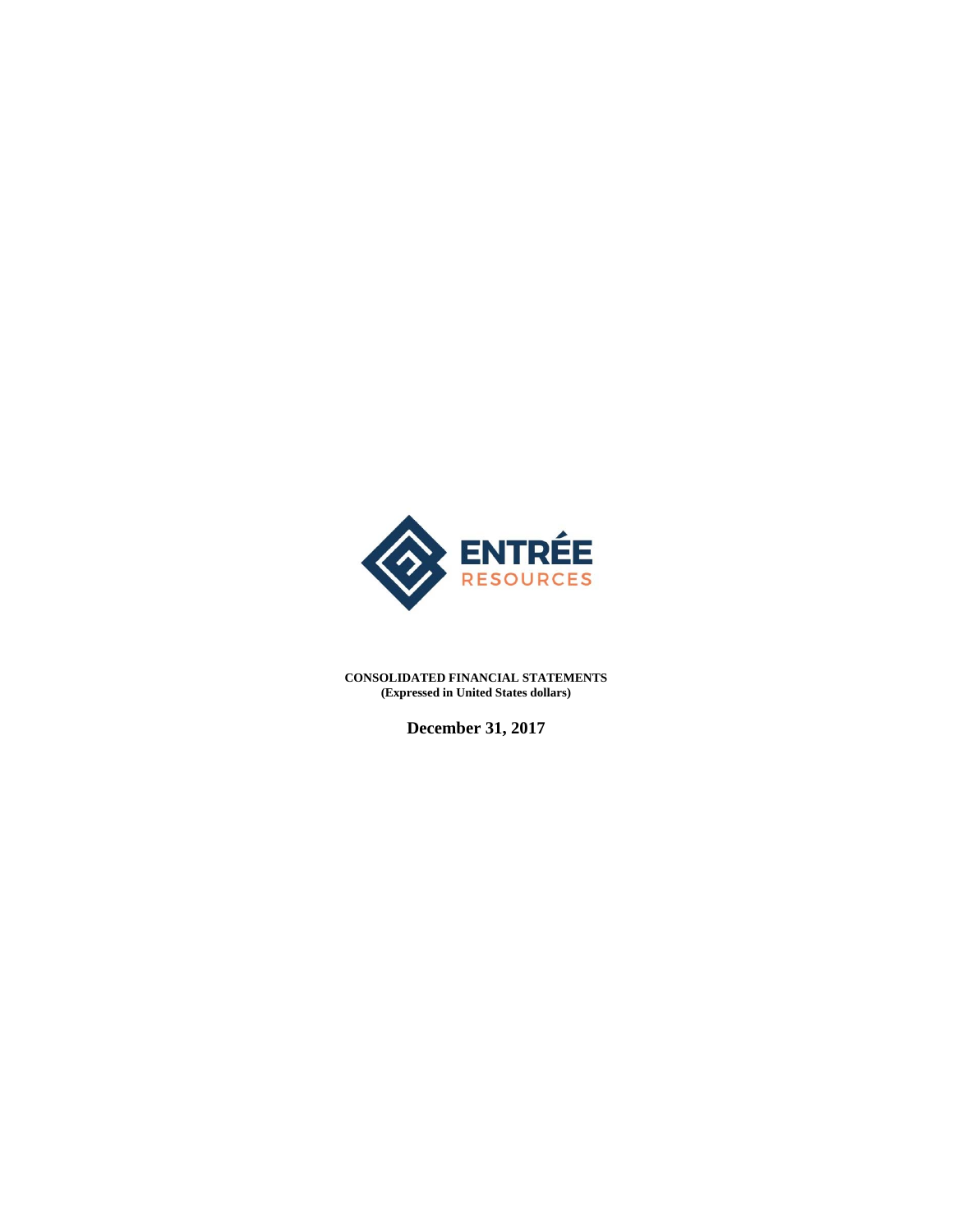### **REPORT OF INDEPENDENT REGISTERED PUBLIC ACCOUNTING FIRM**

To the Shareholders and Directors of Entrée Resources Ltd. (formerly Entrée Gold Inc.)

#### *Opinion on the Consolidated Financial Statements*

We have audited the accompanying consolidated balance sheets of Entrée Resources Ltd. (formerly Entrée Gold Inc.) (the "Company"), as of December 31, 2017 and 2016, and the related consolidated statements of comprehensive loss, changes in stockholders' equity (deficiency), and cash flows for the years ended December 31, 2017, 2016, and 2015, and the related notes (collectively referred to as the "financial statements"). In our opinion, the consolidated financial statements present fairly, in all material respects, the financial position of Entrée Resources Ltd. (formerly Entrée Gold Inc.) as of December 31, 2017 and 2016, and the results of its operations and its cash flows for the years ended December 31, 2017, 2016, and 2015 in conformity with accounting principles generally accepted in the United States of America.

#### *Basis for Opinion*

These consolidated financial statements are the responsibility of the Company's management. Our responsibility is to express an opinion on the Company's consolidated financial statements based on our audits. We are a public accounting firm registered with the Public Company Accounting Oversight Board (United States) ("PCAOB") and are required to be independent with respect to the Company in accordance with the U.S. federal securities laws and the applicable rules and regulations of the Securities and Exchange Commission and the PCAOB.

We conducted our audits in accordance with the standards of the PCAOB. Those standards require that we plan and perform the audit to obtain reasonable assurance about whether the consolidated financial statements are free of material misstatement, whether due to error or fraud. The Company is not required to have, nor were we engaged to perform, an audit of its internal control over financial reporting. As part of our audits we are required to obtain an understanding of internal control over financial reporting but not for the purpose of expressing an opinion on the effectiveness of the Company's internal control over financial reporting. Accordingly, we express no such opinion.

Our audits included performing procedures to assess the risks of material misstatements of the financial statements, whether due to error or fraud, and performing procedures that respond to those risks. Such procedures included examining, on a test basis, evidence regarding the amounts and disclosures in the consolidated financial statements. Our audits also included evaluating the accounting principles used and significant estimates made by management, as well as evaluating the overall presentation of the consolidated financial statements. We believe that our audits provide a reasonable basis for our opinion.

### **"DAVIDSON & COMPANY LLP"**

March 8, 2018

We have served as the Company's auditor since 1997.



1200 - 609 Granville Street, P.O. Box 10372, Pacific Centre, Vancouver, B.C., Canada V7Y 1G6 Telephone (604) 687-0947 Davidson-co.com

Vancouver, Canada Chartered Professional Accountants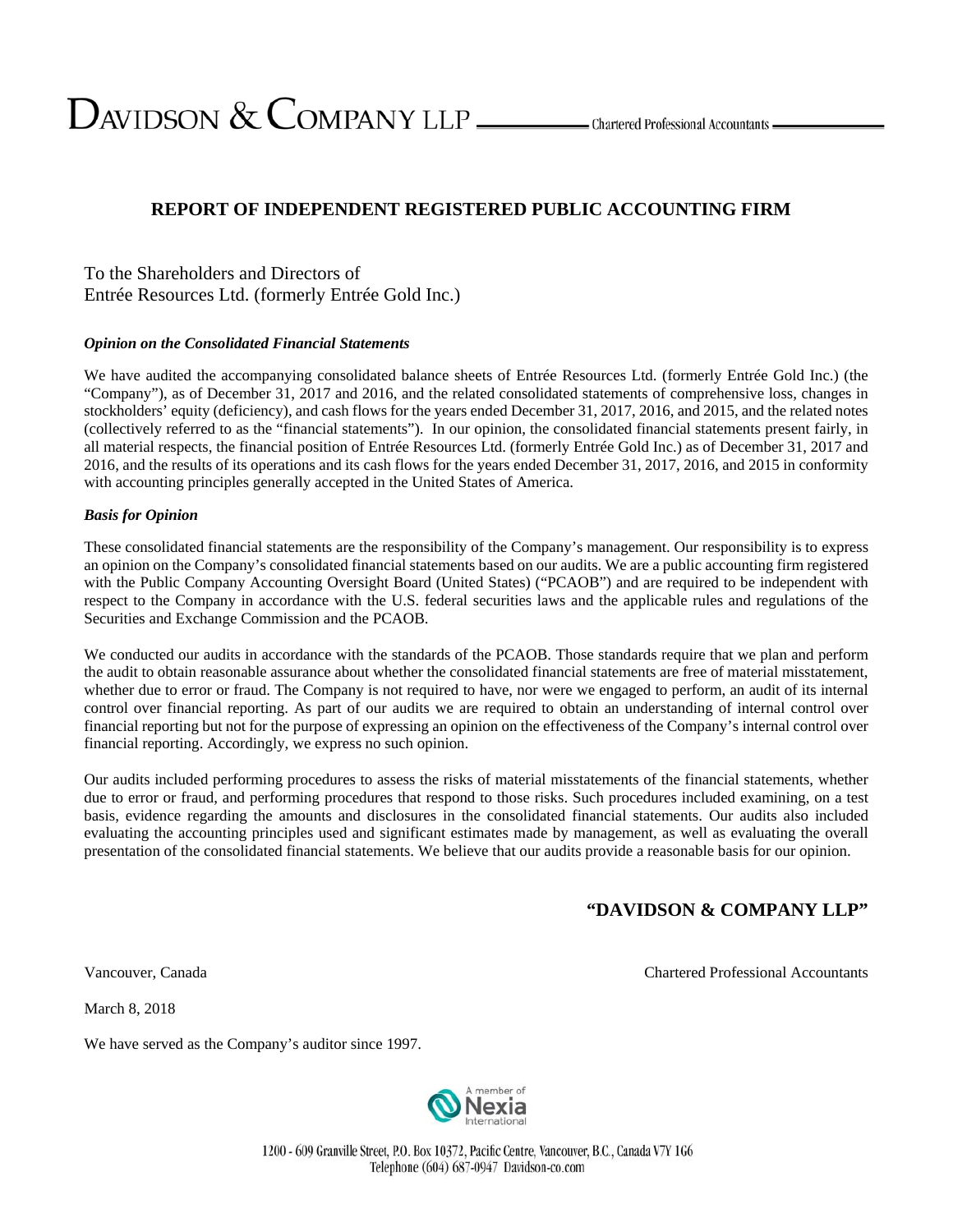Consolidated Statements of Comprehensive Loss

For the years ended December 31, 2017, 2016 and 2015

(expressed in thousands of U.S. dollars)

|                                                      | <b>Note</b>    | 2017         | 2016         |               | 2015    |
|------------------------------------------------------|----------------|--------------|--------------|---------------|---------|
| <b>Expenses</b>                                      |                |              |              |               |         |
| Exploration                                          | 12             | \$<br>332    | \$<br>489    | \$            | 1,637   |
| General and administrative                           |                | 2,334        | 2,489        |               | 4,690   |
| Restructuring costs                                  |                | 211          |              |               |         |
| Depreciation                                         |                | 20           | 16           |               | 21      |
| Other                                                |                | 192          |              |               |         |
| <b>Operating loss</b>                                |                | 3,089        | 2,994        |               | 6,348   |
| Foreign exchange (gain) loss                         |                | (380)        | 343          |               | (2,919) |
| Interest income                                      |                | (116)        | (102)        |               |         |
| Interest expense                                     | 7              | 287          | 279          |               | 412     |
| Loss from equity investee                            | 5              | 215          | 237          |               | 119     |
| <b>Operating loss before income taxes</b>            |                | 3,095        | 3,751        |               | 3,960   |
| Income tax (recovery) expense                        | 13             | (72)         | (553)        |               | 160     |
| Net loss from continuing operations                  |                | 3,023        | 3,198        |               | 4,120   |
| Net loss from discontinued operations                | $\mathfrak{2}$ | 176          | 1,465        |               | 3,711   |
| <b>Net loss</b>                                      |                | \$<br>3,199  | \$<br>4,663  | $\mathcal{S}$ | 7,831   |
| Foreign currency translation adjustment              |                | 2,481        | (717)        |               | 4,928   |
| Net loss and comprehensive loss                      |                | \$<br>5,680  | \$<br>3,946  | $\mathcal{S}$ | 12,759  |
| Net loss per common share                            |                |              |              |               |         |
| Basic and fully diluted – continuing operations      |                | \$<br>(0.02) | \$<br>(0.02) | \$            | (0.03)  |
| Basic and fully diluted - discontinued<br>operations |                | \$<br>(0.00) | \$<br>(0.01) | \$            | (0.02)  |
| Weighted average shares outstanding                  |                |              |              |               |         |
| Basic and fully diluted (000's)                      |                | 172,259      | 151,925      |               | 147,037 |
| Total shares issued and outstanding (000's)          | 9              | 173,574      | 153,045      |               | 147,331 |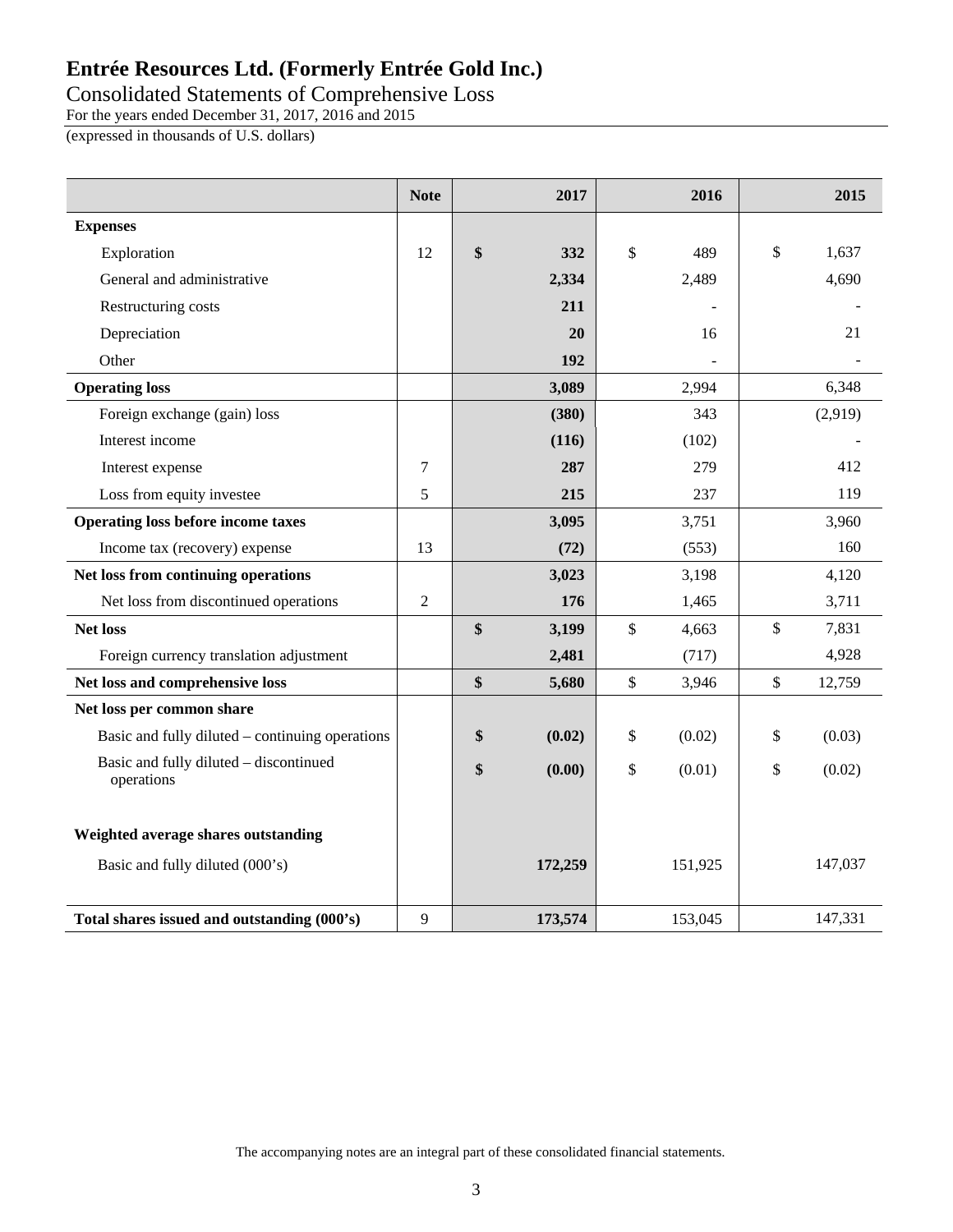Consolidated Balance Sheets

As at December 31, 2017 and 2016

(expressed in thousands of U.S. dollars)

|                                                                                                                                     | <b>Note</b>    | 2017        |      | 2016       |
|-------------------------------------------------------------------------------------------------------------------------------------|----------------|-------------|------|------------|
| <b>Assets</b>                                                                                                                       |                |             |      |            |
| <b>Current assets</b>                                                                                                               |                |             |      |            |
| Cash and cash equivalents                                                                                                           |                | \$<br>7,068 | \$   | 13,262     |
| Receivables                                                                                                                         | 17             | 263         |      | 37         |
| Prepaid expenses                                                                                                                    |                | 119         |      | 54         |
| Assets held for spin-off                                                                                                            | $\mathfrak{2}$ |             |      | 348        |
|                                                                                                                                     |                | 7,450       |      | 13,701     |
| Equipment                                                                                                                           | 4              | 112         |      | 43         |
| Mineral property interests                                                                                                          | 6              | 532         |      | 496        |
| Long-term investment                                                                                                                | 5              | 151         |      | 146        |
| Reclamation deposits and other                                                                                                      |                | 12          |      | 9          |
| Assets held for spin-off                                                                                                            | $\mathfrak{2}$ |             |      | 38,885     |
| <b>Total</b> assets                                                                                                                 |                | \$<br>8,257 | \$   | 53,280     |
| <b>Liabilities</b>                                                                                                                  |                |             |      |            |
| <b>Current liabilities</b>                                                                                                          |                |             |      |            |
| Accounts payable and accrued liabilities                                                                                            |                | \$<br>247   | \$   | 225        |
| Liabilities held for spin-off                                                                                                       | 2              |             |      | 230        |
|                                                                                                                                     |                | 247         |      | 455        |
| Loan payable to Oyu Tolgoi LLC                                                                                                      | 7              | 7,841       |      | 7,334      |
| Deferred revenue                                                                                                                    | 8              | 24,658      |      | 22,987     |
| Liabilities held for spin-off                                                                                                       | $\mathfrak{2}$ |             |      | 3,015      |
| <b>Total liabilities</b>                                                                                                            |                | 32,746      |      | 33,791     |
| Stockholders' (deficiency) equity                                                                                                   |                |             |      |            |
| Common stock, no par value, unlimited number authorized,<br>173,573,572 (December 31, 2016 – 153,045,408) issued and<br>outstanding | 9              | 139,689     |      | 178,740    |
| Additional paid-in capital                                                                                                          |                | 22,175      |      | 20,863     |
| Accumulated other comprehensive income (loss)                                                                                       |                | 5,230       |      | (7,061)    |
| Subscriptions received in advance                                                                                                   |                |             |      | 559        |
| Accumulated deficit                                                                                                                 |                | (191, 583)  |      | (173, 612) |
| Total stockholders' (deficiency) equity                                                                                             |                | (24, 489)   |      | 19,489     |
| Total liabilities and stockholders' (deficiency) equity                                                                             |                | \$<br>8,257 | $\$$ | 53,280     |

**Nature and continuance of operations** (Note 1)

**Plan of arrangement and discontinued operations** (Note 2)

**Commitments and contingencies** (Note 16)

**Subsequent events** (Note 19)

 $\overline{a}$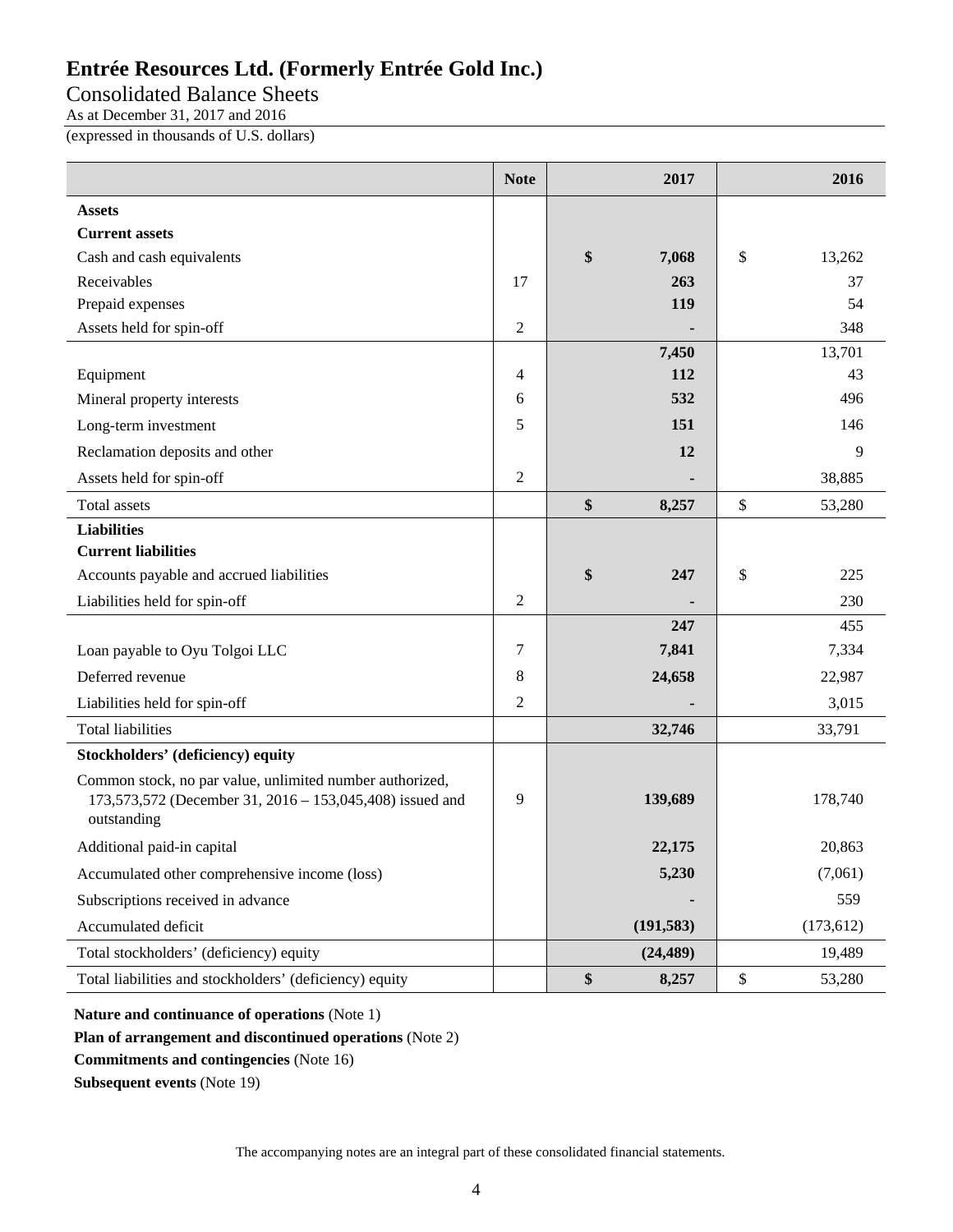Consolidated Statement of Stockholders' (Deficiency) Equity

For the years ended December 31, 2017, 2016 and 2015

(expressed in thousands of U.S. dollars)

|                                                        |                | Attributable to equity holders of the Company |                         |                                         |                                         |                                                |                |                        |
|--------------------------------------------------------|----------------|-----------------------------------------------|-------------------------|-----------------------------------------|-----------------------------------------|------------------------------------------------|----------------|------------------------|
|                                                        | <b>Note</b>    | <b>Shares</b><br>(000's)                      | <b>Share</b><br>capital | <b>Additional</b><br>paid-in<br>capital | Other<br>comprehensive<br>(loss) income | <b>Subscriptions</b><br>received in<br>advance | <b>Deficit</b> | <b>Total</b>           |
| <b>Balance at December 31, 2016</b>                    |                | 153,045                                       | \$178,740               | 20,863<br>\$                            | \$<br>(7,061)                           | \$<br>559                                      | \$(173,612)    | \$<br>19,489           |
| Net loss for the year                                  |                |                                               |                         | $\overline{\phantom{a}}$                |                                         |                                                | (3,199)        | (3, 199)               |
| Foreign currency translation                           |                |                                               |                         |                                         | (2, 481)                                | $\blacksquare$                                 |                | (2,481)                |
| Stock-based compensation                               | 10             |                                               |                         | 632                                     |                                         |                                                |                | 632                    |
| Transfer of net assets to Mason                        | $\overline{2}$ |                                               | (44, 214)               |                                         | 14,772                                  |                                                | (14,772)       | (44, 214)              |
| Issuance of share capital – inducement<br>bonus shares | 10             | 100                                           | 37                      | $\overline{\phantom{0}}$                | $\blacksquare$                          |                                                |                | 37                     |
| Issuance of share capital – private<br>placement       | 9              | 18,529                                        | 4,478                   | 1,129                                   |                                         | (559)                                          |                | 5,048                  |
| Issuance of share capital – stock options              | 10             | 1,899                                         | 648                     | (449)                                   |                                         |                                                |                | 199                    |
| <b>Balance at December 31, 2017</b>                    |                | 173,573                                       | \$<br>139,689           | \$<br>22,175                            | \$<br>5,230                             | $\mathcal{S}$                                  | \$(191,583)    | \$<br>(24, 489)        |
|                                                        |                |                                               |                         |                                         |                                         |                                                |                |                        |
| <b>Balance at December 31, 2015</b>                    |                | 147,331                                       | \$177,206               | \$<br>20,517                            | \$ (7,778)                              | \$                                             | \$(168,949)    | \$<br>20,996           |
| Net loss for the year                                  |                |                                               |                         | ä,                                      | $\overline{\phantom{a}}$                | $\overline{a}$                                 | (4,663)        | (4,663)                |
| Subscriptions received in advance                      | 9              |                                               |                         | ä,                                      | $\overline{a}$                          | 559                                            | L,             | 559                    |
| Foreign currency translation                           |                |                                               |                         | ÷,                                      | 717                                     |                                                |                | 717                    |
| Stock-based compensation                               | 10             |                                               |                         | 489                                     |                                         | $\overline{a}$                                 |                | 489                    |
| Issuance of share capital – stock options              | 10             | 585                                           | 197                     | (143)                                   |                                         |                                                |                | 54                     |
| Issuance of share capital - Sandstorm                  | 8              | 5,129                                         | 1,337                   | ÷,                                      | $\overline{a}$                          |                                                |                | 1,337                  |
| <b>Balance at December 31, 2016</b>                    |                | 153,045                                       | \$178,740               | \$<br>20,863                            | \$<br>(7,061)                           | \$<br>559                                      | \$(173,612)    | \$<br>19,489           |
|                                                        |                |                                               |                         |                                         |                                         |                                                |                |                        |
| <b>Balance at December 31, 2014</b>                    |                | 146,984                                       | \$177,138               | \$<br>20,346                            | \$<br>(2,850)                           | \$                                             | \$(161, 118)   | $\mathbb{S}$<br>33,516 |
| Net loss for the year                                  |                |                                               |                         | $\overline{a}$                          |                                         | ٠                                              | (7,831)        | (7,831)                |
| Foreign currency translation                           |                |                                               |                         | $\overline{a}$                          | (4,928)                                 |                                                | ÷,             | (4,928)                |
| Stock-based compensation                               | 10             |                                               |                         | 197                                     |                                         | $\overline{a}$                                 |                | 197                    |
| Issuance of share capital – stock options              | 10             | 347                                           | 68                      | (26)                                    |                                         |                                                |                | 42                     |
| <b>Balance at December 31, 2015</b>                    |                | 147,331                                       | \$177,206               | \$<br>20,517                            | \$<br>(7,778)                           | \$<br>$\overline{a}$                           | \$(168,949)    | \$<br>20,996           |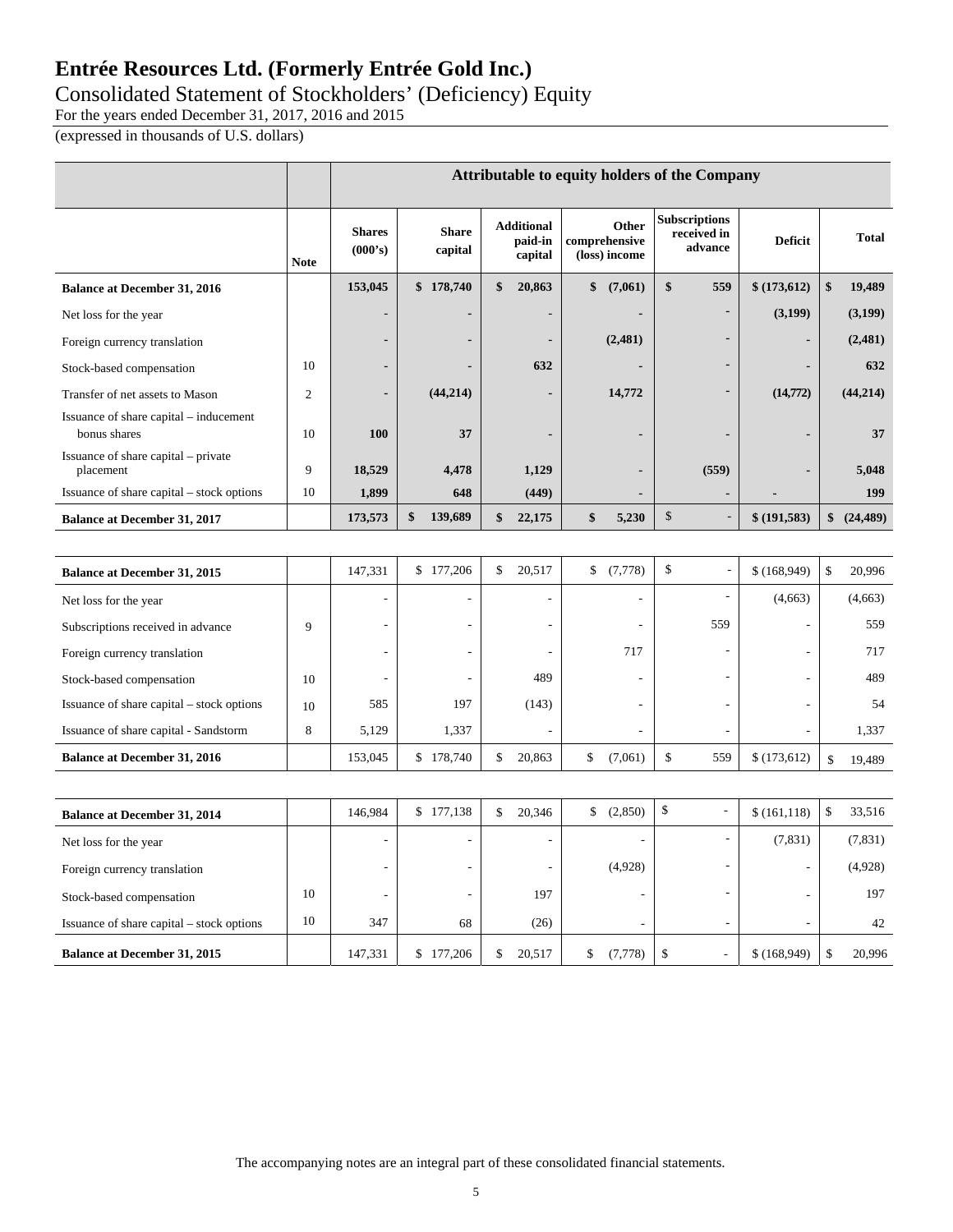Consolidated Statements of Cash Flows

For the years ended December 31, 2017, 2016 and 2015

(expressed in thousands of U.S. dollars)

|                                                                | <b>Note</b> | 2017          | 2016          | 2015          |
|----------------------------------------------------------------|-------------|---------------|---------------|---------------|
| Cash flows used in operating activities                        |             |               |               |               |
| Net loss from continuing operations                            |             | \$<br>(3,023) | \$<br>(3,198) | \$<br>(4,120) |
| Items not affecting cash:                                      |             |               |               |               |
| Depreciation                                                   |             | 20            | 16            | 21            |
| Stock-based compensation                                       |             | 678           | 489           | 197           |
| Loss from equity investee                                      | 5           | 215           | 237           | 119           |
| Interest expense                                               | 7           | 287           | 279           | 279           |
| Income tax (recovery) expense                                  | 13          | (72)          | (553)         | 160           |
| Unrealized foreign exchange (gains) losses                     |             | (1,260)       | 324           | (2,988)       |
| Other                                                          |             | <b>11</b>     | 3             | 12            |
|                                                                |             | (3,144)       | (2,403)       | (6,320)       |
| Change in non-cash operating working capital:                  |             |               |               |               |
| (Increase) decrease in receivables and<br>prepaid expenses     |             | (351)         | 113           | 455           |
| (Increase) decrease in other assets                            |             | (3)           | 7             | (2)           |
| Decrease in accounts payable and accruals                      |             | (102)         | (949)         | (265)         |
| Deposit on metal credit obligation                             | 8           |               | (5,500)       |               |
| Discontinued operations                                        | 2           | 604           | (1, 474)      | (3,689)       |
|                                                                |             | (2,996)       | (10,206)      | (9,821)       |
| Cash flows (used in) from investing activities                 |             |               |               |               |
| Cash paid in connection with the<br>Arrangement                | 2           | (8, 843)      |               |               |
| Purchase of equipment                                          |             | (100)         | (6)           | (16)          |
| Proceeds from sale of equipment and other                      |             |               | 40            |               |
| Mineral property interests                                     |             |               |               | (500)         |
|                                                                |             | (8,943)       | 34            | (516)         |
| <b>Cash flows from financing activities</b>                    |             |               |               |               |
| Proceeds from issuance of capital stock -<br>private placement | 9           | 5,038         |               |               |
| Proceeds from issuance of capital stock -<br>stock options     | 10          | 199           | 53            | 41            |
| Subscriptions received in advance                              | 9           |               | 559           |               |
|                                                                |             | 5,237         | 612           | 41            |
| Decrease in cash and cash equivalents                          |             | (6,702)       | (9,560)       | (10,296)      |
| Cash and cash equivalents - beginning of year                  |             | 13,262        | 22,657        | 33,388        |
| Effect of exchange rate changes on cash                        |             | 508           | 165           | (435)         |
| Cash and cash equivalents - end of year                        |             | \$<br>7,068   | 13,262<br>\$  | \$<br>22,657  |

#### **Supplemental cash flow information** (Note 15)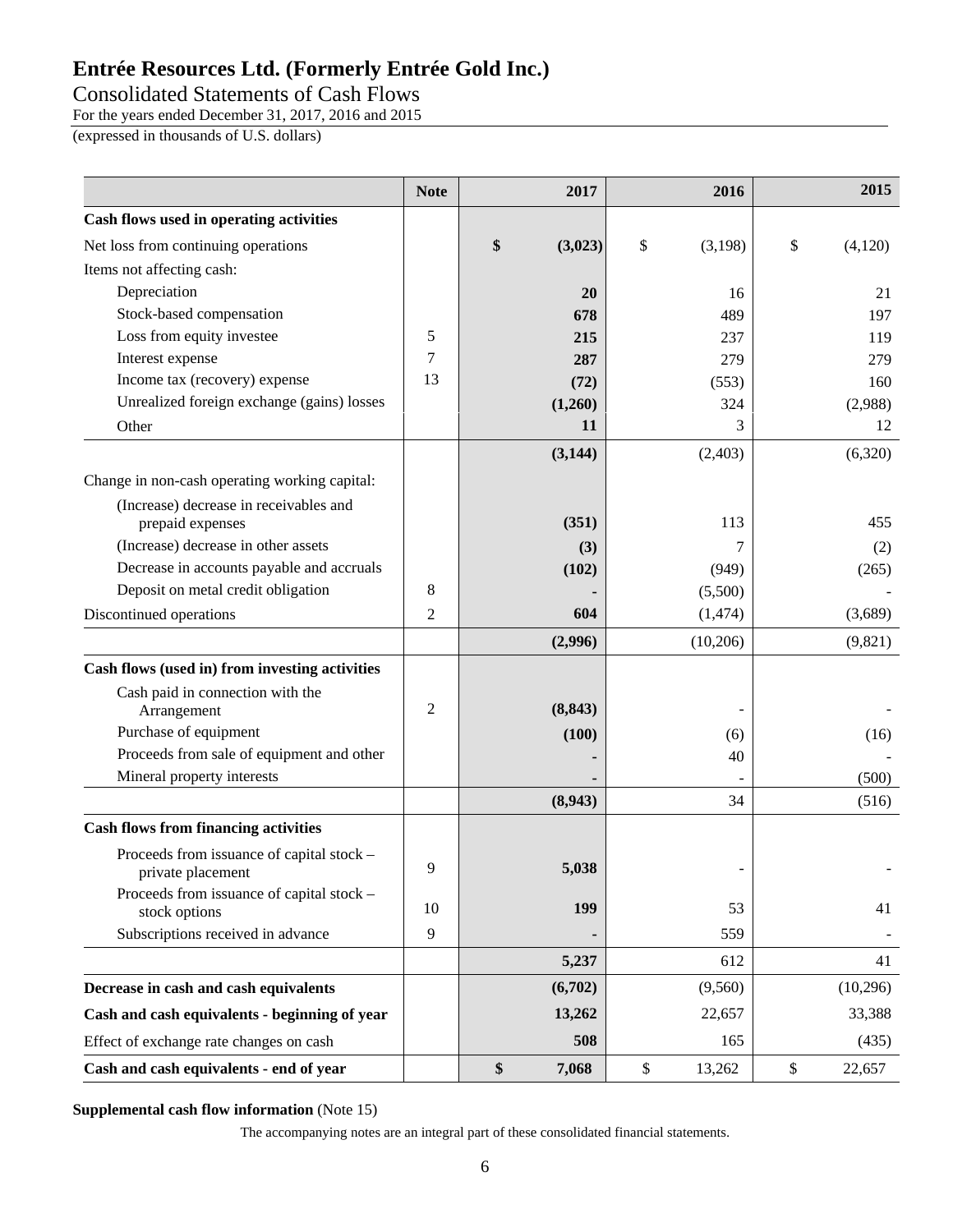Notes to Consolidated Financial Statements

For the years ended December 31, 2017, 2016 and 2015

(tabular amounts expressed in thousands of U.S. dollars, except per share amounts and where indicated)

### **1 Nature and continuance of operations**

Entrée Resources Ltd. (formerly Entrée Gold Inc.) was incorporated under the laws of the Province of British Columbia on July 19, 1995 and continued under the laws of the Yukon Territory on January 22, 2003. On May 27, 2005, the Company changed its governing jurisdiction from the Yukon Territory to British Columbia by continuing into British Columbia under the *Business Corporations Act* (British Columbia) (the "BCBCA"). On May 9, 2017, the Company changed its name from Entrée Gold Inc. to Entrée Resources Ltd.

The principal business activity of Entrée Resources Ltd., together with its subsidiaries (collectively referred to as the "Company" or "Entrée"), is the exploration of mineral property interests. To date, the Company has not generated significant revenues from its operations and is considered to be in the exploration stage.

All amounts are expressed in United States dollars, except for certain amounts denoted in Canadian dollars ("C\$").

These consolidated financial statements have been prepared on the assumption that the Company will be able to realize its assets and discharge its liabilities in the normal course of business. The Company currently earns no operating revenues. Continued operations of the Company are dependent upon the Company's ability to secure additional equity capital or receive other financial support, and in the longer term to generate profits from business operations. Management believes that the Company has sufficient working capital to maintain its operations for the next 12 months.

# **2 Plan of arrangement and discontinued operations**

On May 9, 2017, the Company completed a plan of arrangement (the "Arrangement") under Section 288 of the BCBCA pursuant to which Entrée transferred its wholly owned subsidiaries that directly or indirectly hold the Ann Mason Project in Nevada and the Lordsburg property in New Mexico including \$8,843,232 in cash and cash equivalents to Mason Resources Corp. ("Mason Resources") in exchange for 77,804,786 common shares of Mason Resources (the "Mason Common Shares"). Mason Resources commenced trading on the Toronto Stock Exchange on May 12, 2017 under the symbol "MNR".

As part of the Arrangement, Entrée then distributed its 77,805,786 Mason Common Shares to Entrée shareholders by way of a share exchange, pursuant to which each existing share of Entrée was exchanged for one "new" share of Entrée and 0.45 of a Mason Common Share. Optionholders and warrantholders of Entrée received replacement options and warrants of Entrée and options and warrants of Mason Resources which were proportionate to, and reflective of the terms of, their existing options and warrants of Entrée.

The assets and liabilities that were transferred to Mason Resources were classified as discontinued operations and classified on the balance sheet as assets / liabilities held for spin-off ("Spin-off"). The discontinued operations include three entities transferred to Mason Resources pursuant to the Arrangement: Mason U.S. Holdings Inc. (formerly Entrée U.S. Holdings Inc.); Mason Resources (US) Inc. (formerly Entrée Gold (US) Inc.); and M.I.M. (U.S.A.) Inc. (collectively the "US Subsidiaries"). The Spin-off distribution was accounted for at the carrying amount, without gain or loss, and resulted in a reduction of stockholders' (deficiency) equity of \$44.2 million.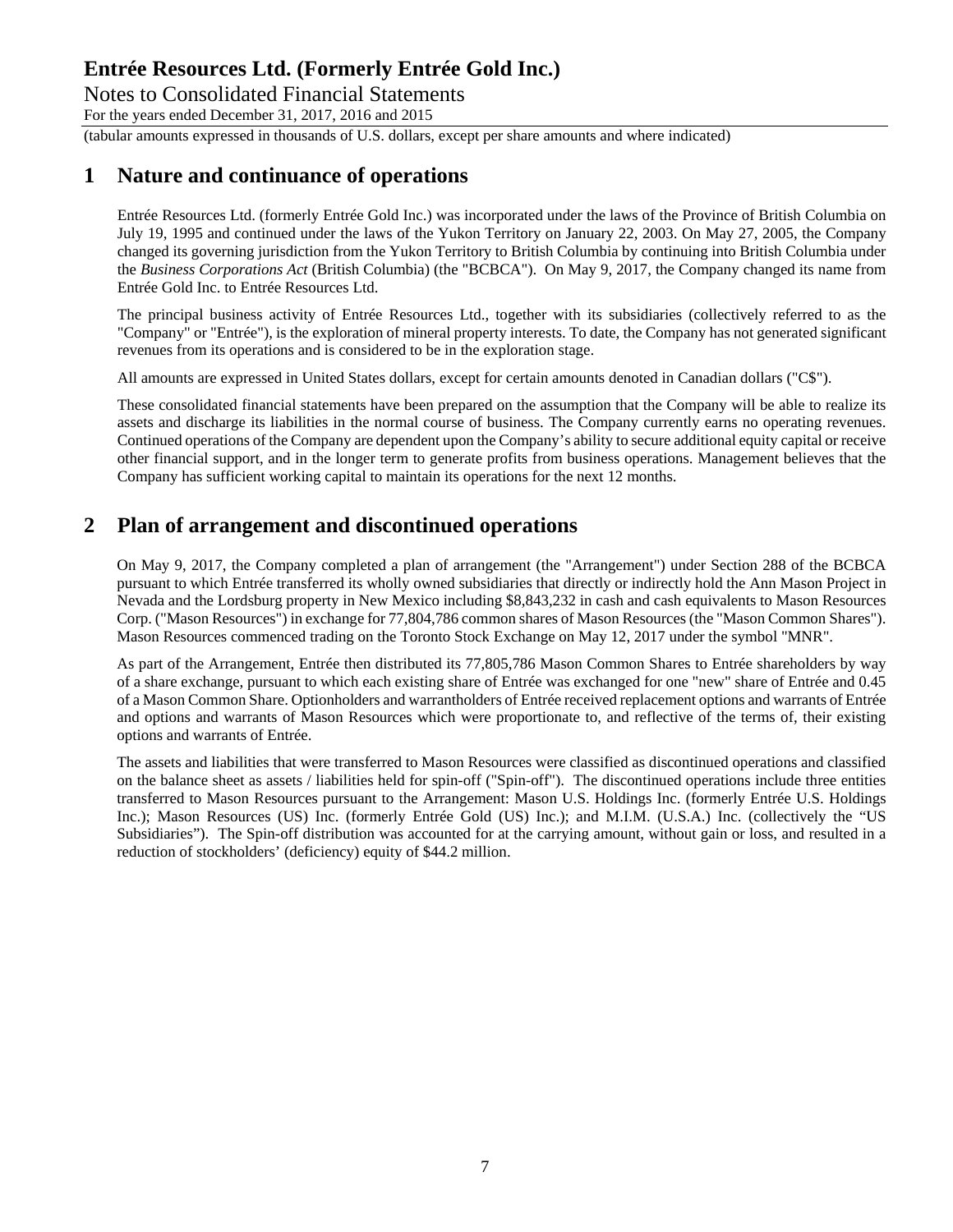Notes to Consolidated Financial Statements

For the years ended December 31, 2017, 2016 and 2015

(tabular amounts expressed in thousands of U.S. dollars, except per share amounts and where indicated)

The closing of the Arrangement resulted in the following Spin-off assets and liabilities being distributed to Mason Resources on May 9, 2017:

|                                          | May 9, 2017  | <b>December 31, 2016</b> |
|------------------------------------------|--------------|--------------------------|
| <b>Current assets</b>                    |              |                          |
| Cash                                     | \$<br>8,843  | \$<br>129                |
| Receivables and prepaids                 | 137          | 219                      |
|                                          | 8,980        | 348                      |
| <b>Long-term</b> assets                  |              |                          |
| Equipment                                | 25           | 25                       |
| Mineral property interest                | 37,699       | 38,379                   |
| Reclamation deposits and other           | 481          | 481                      |
|                                          | 38,205       | 38,885                   |
| <b>Current liabilities</b>               |              |                          |
| Accounts payable and accrued liabilities | (34)         | (230)                    |
| <b>Long-term liabilities</b>             |              |                          |
| Deferred income taxes                    | (2,937)      | (3,015)                  |
| <b>Net assets</b>                        | \$<br>44,214 | \$<br>35,988             |

The net loss from the US Subsidiaries has been reclassified to net loss from discontinued operations as follows:

|                                       | 2017      | 2016        | 2015        |
|---------------------------------------|-----------|-------------|-------------|
| <b>Expenses</b>                       |           |             |             |
| Exploration                           | \$<br>239 | \$<br>1,366 | \$<br>3,502 |
| General and administrative            | 19        | 84          | 188         |
| Depreciation                          | 4         | 15          | 22          |
| Foreign exchange gain                 | (86)      | ۰           | (1)         |
| Net loss from discontinued operations | \$<br>176 | \$<br>1,465 | \$<br>3,711 |

# **3 Significant accounting policies**

#### **Principles of consolidation**

These consolidated financial statements have been prepared in conformity with generally accepted accounting principles ("GAAP") in the United States of America and include the accounts of the Company and all of its subsidiaries. All significant intercompany transactions and balances have been eliminated upon consolidation.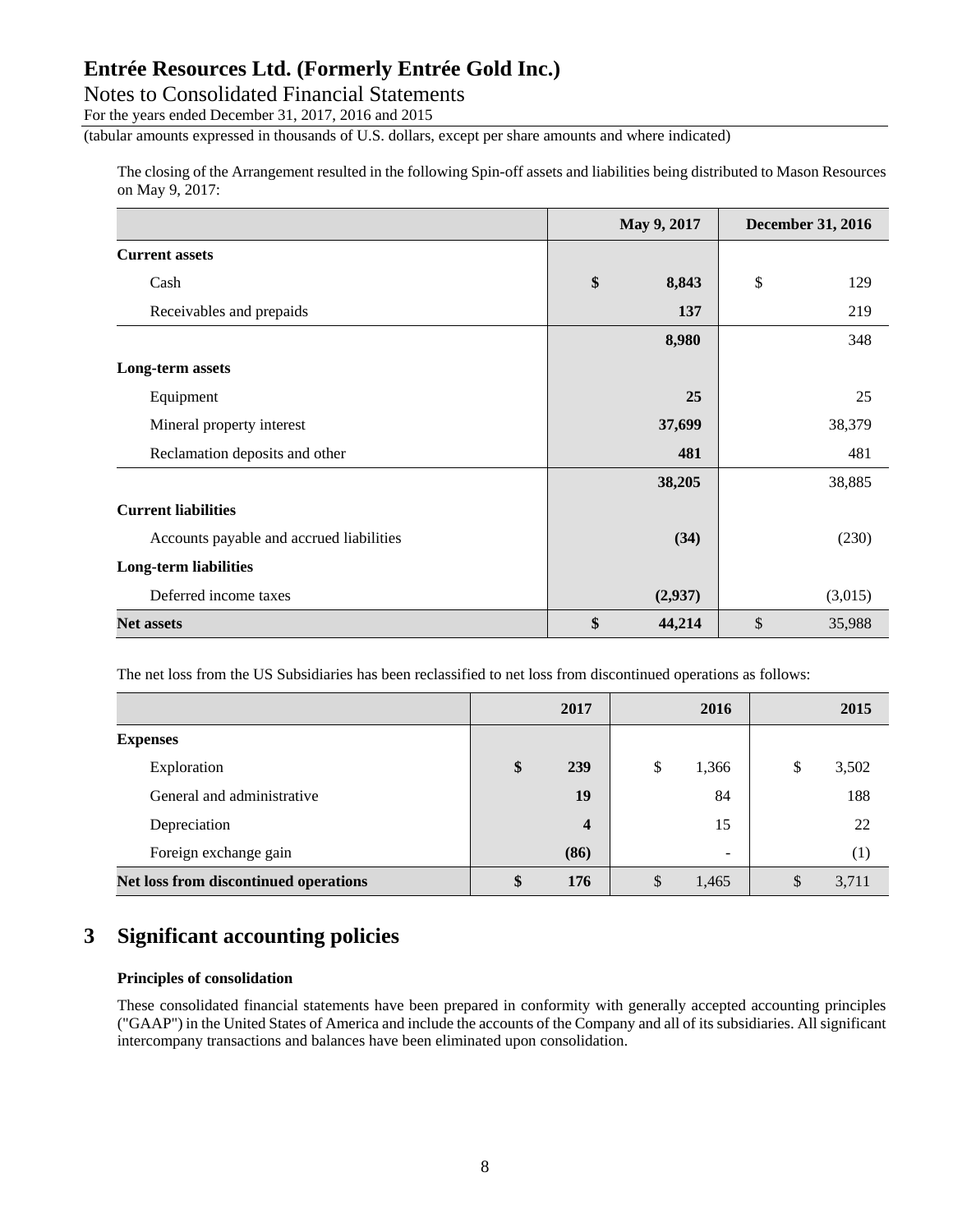Notes to Consolidated Financial Statements

For the years ended December 31, 2017, 2016 and 2015

(tabular amounts expressed in thousands of U.S. dollars, except per share amounts and where indicated)

#### **Use of estimates**

The preparation of consolidated financial statements in accordance with United States generally accepted accounting principles requires management to make estimates and assumptions that affect the reported amounts of assets and liabilities and the disclosure of contingent assets and liabilities at the date of the financial statements and the reported amount of revenues and expenses during the reporting period. The Company regularly evaluates estimates and assumptions related to deferred income tax asset valuations, asset impairment, stock-based compensation and loss contingencies. The Company bases its estimates and assumptions on current facts, historical experience and various other factors that it believes to be reasonable under the circumstances, the results of which form the basis for making judgements about the other sources. The actual results experienced by the Company may differ materially and adversely from the Company's estimates. To the extent there are material differences between estimates and the actual results, future results of operations will be affected.

#### **Cash and cash equivalents**

Cash and cash equivalents includes cash in banks, money market funds, and certificates of term deposits with maturities of less than three months from inception, which are readily convertible to known amounts of cash and which, in the opinion of management, are subject to an insignificant risk of loss in value. The Company had \$7.1 million in cash and cash equivalents at December 31, 2017 (December 31, 2016 - \$13.3 million).

### **Long-term investments**

Long-term investments in companies in which the Company has voting interests of 20% to 50% or where the Company has the ability to exercise significant influence, are accounted for using the equity method. Under this method, the Company's share of the investees' earnings and losses is included in operations and its investments therein are adjusted by a like amount. Dividends received are credited to the long-term investment accounts.

### **Equipment**

Equipment, consisting of office equipment, computer equipment, field equipment, and buildings, is recorded at cost less accumulated depreciation. Depreciation is recorded on a declining balance basis at rates ranging from 20% to 30% per annum.

#### **Mineral property interests**

Costs of exploration and costs of carrying and retaining unproven properties are expensed as incurred. The Company considers mineral rights to be tangible assets and accordingly, the Company capitalizes certain costs related to the acquisition of mineral rights.

#### **Asset retirement obligation**

The Company records the fair value of the liability for closure and removal costs associated with the legal obligations upon retirement or removal of any tangible long-lived assets where the initial recognition of any liability will be capitalized as part of the asset cost and depreciated over its estimated useful life. To date, the Company has not incurred any significant asset retirement obligations.

#### **Impairment of long-lived assets**

Long-lived assets are continually reviewed for impairment whenever events or changes in circumstances indicate that the carrying amount of an asset may not be recoverable. Recoverability of assets to be held and used is measured by a comparison of the carrying amount of an asset to future net cash flows expected to be generated by the asset. If such assets are considered to be impaired, the impairment to be recognized is measured by the amount by which the discounted carrying amount of the assets exceeds the fair value of the assets.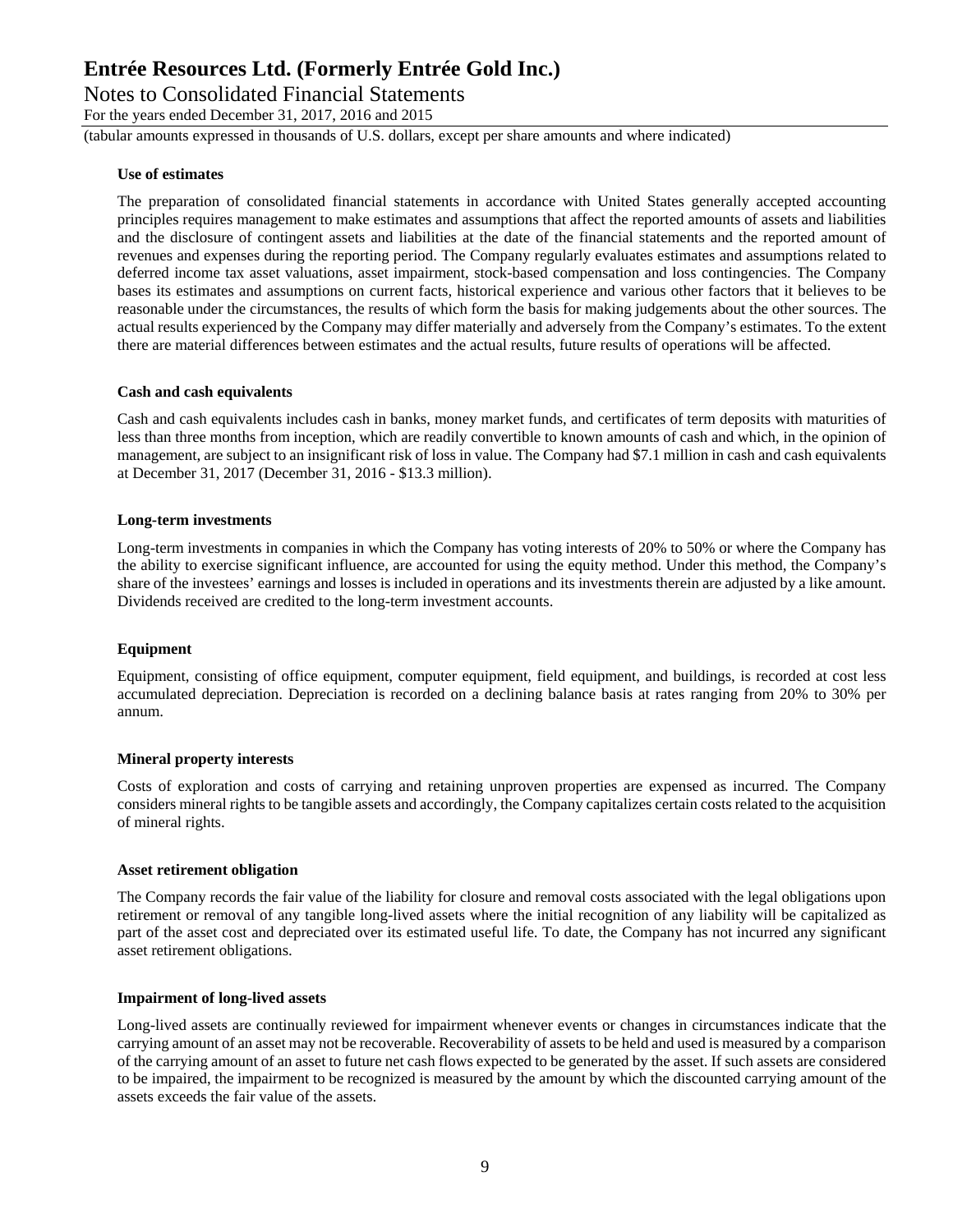Notes to Consolidated Financial Statements

For the years ended December 31, 2017, 2016 and 2015

(tabular amounts expressed in thousands of U.S. dollars, except per share amounts and where indicated)

#### **Stock-based compensation**

The Company applies the fair value method of accounting for all stock option awards, whereby the Company recognizes a compensation expense for all stock options awarded to directors, officers, employees, and consultants based on the fair value of the options on the date of grant, which is determined using the Black Scholes option pricing model. The options are expensed over the vesting period of the options.

#### **Financial instruments**

The Company classifies financial assets and liabilities as held-for-trading, available-for-sale, held-to-maturity, loans and receivables or other financial liabilities depending on their nature. Financial assets and financial liabilities are recognized at fair value on their initial recognition, except for those arising from certain related party transactions which are accounted for at the transferor's carrying amount or exchange amount.

Financial assets and liabilities classified as held-for-trading are measured at fair value, with gains and losses recognized in net income. Financial assets classified as held-to-maturity, loans and receivables, and financial liabilities other than those classified as held-for-trading are measured at amortized cost, using the effective interest method of amortization. Financial assets classified as available-for-sale are measured at fair value, with unrealized gains and losses being recognized as other comprehensive (loss) income until realized, or if an unrealized loss is considered other than temporary, the unrealized loss is recorded in the statement of comprehensive loss.

The Company classifies its financial instruments as follows:

Cash and cash equivalents is classified as held for trading, and is measured at fair value using Level 1 inputs. Receivables are classified as loans and receivables, and have a fair value approximating their carrying value, due to their short-term nature. The Company's other financial instruments, accounts payable and accrued liabilities, and loans payable are classified as other financial liabilities, and are measured at amortized cost.

#### **Income taxes**

The Company follows the asset and liability method of accounting for income taxes whereby deferred income taxes are recognized for the deferred income tax consequences attributable to differences between the financial statement carrying values of existing assets and liabilities and their respective income tax bases (temporary differences). Deferred income tax assets and liabilities are measured using enacted income tax rates expected to apply to taxable income in the years in which temporary differences are expected to be recovered or settled. The effect on deferred income tax assets and liabilities of a change in tax rates is included in income in the period in which the change occurs. The amount of deferred income tax assets recognized is limited to the amount that is more likely than not to be realized.

#### **Foreign currency translation**

The functional currency of Entrée Resources Ltd. is the Canadian dollar. Accordingly, monetary assets and liabilities denominated in a foreign currency are translated at the exchange rate in effect at the balance sheet date while non-monetary assets and liabilities denominated in a foreign currency are translated at historical rates. Revenue and expense items denominated in a foreign currency are translated at exchange rates prevailing when such items are recognized in the statement of comprehensive loss. Exchange gains or losses arising on translation of foreign currency items are included in the statement of comprehensive loss. The functional currency of Entrée Resources Ltd.'s significant subsidiaries is the United States dollar. Upon translation into Canadian dollars for consolidation, monetary assets and liabilities are translated at the exchange rate in effect at the balance sheet date while non-monetary assets and liabilities are translated at historical rates. Revenue and expense items are translated at exchange rates prevailing when such items are recognized in the statement of comprehensive loss. Exchange gains or losses arising on translation of foreign currency items are included in the statement of comprehensive loss.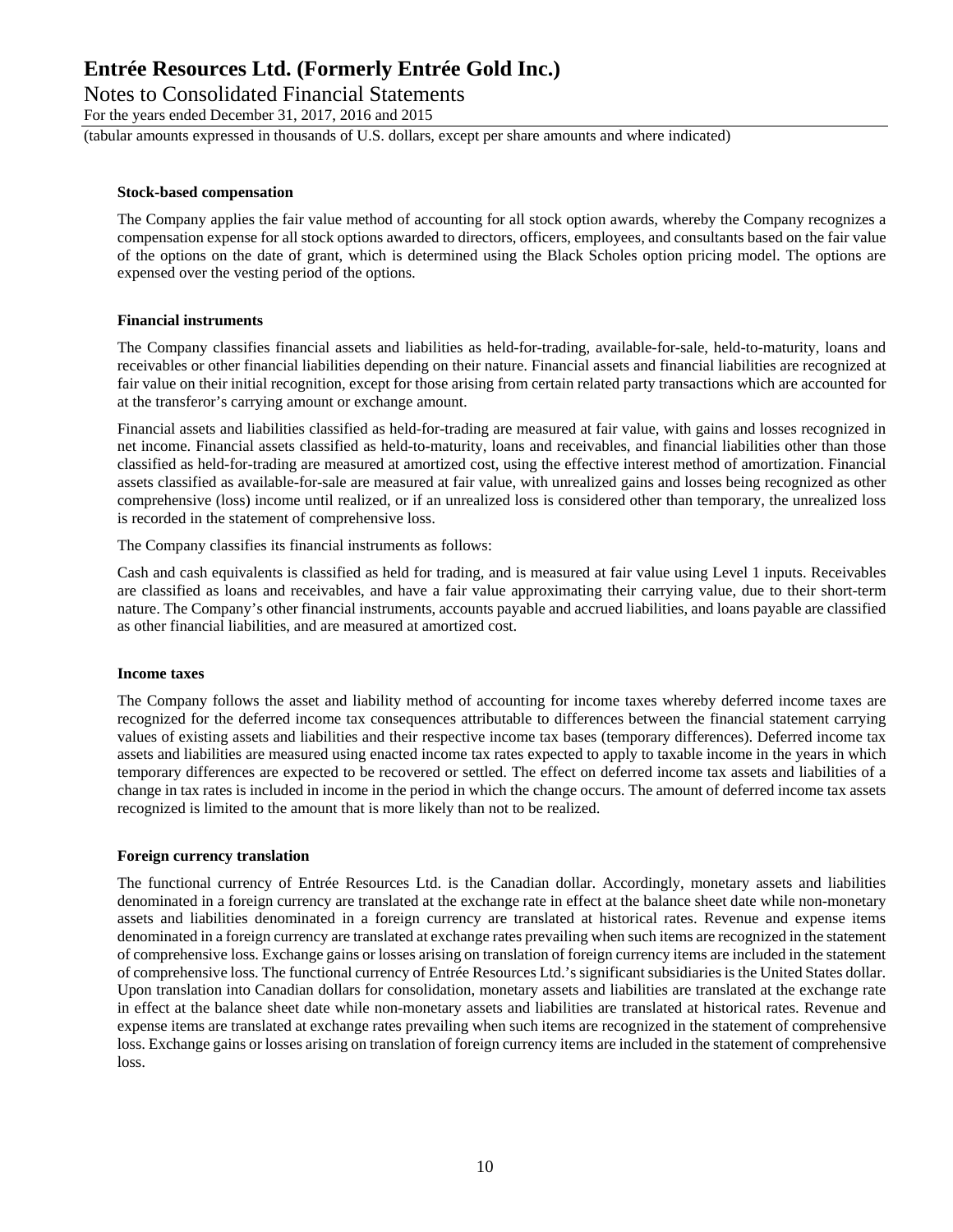Notes to Consolidated Financial Statements

For the years ended December 31, 2017, 2016 and 2015

(tabular amounts expressed in thousands of U.S. dollars, except per share amounts and where indicated)

The Company follows the current rate method of translation with respect to its presentation of these consolidated financial statements in the reporting currency, which is the United States dollar. Accordingly, assets and liabilities are translated into United States dollars at the period-end exchange rates while revenue and expenses are translated at the prevailing exchange rates during the period. Related exchange gains and losses are included in a separate component of stockholders' (deficiency) equity as accumulated other comprehensive (loss) income.

#### **Net loss per share**

Basic net loss per share is computed by dividing the net loss for the period attributable to common stockholders by the weighted average number of shares of common stock outstanding during the period. Diluted net loss per share takes into consideration shares of common stock outstanding (computed under basic loss per share) and potentially dilutive shares of common stock. Diluted net loss per share is not presented separately from basic net loss per share as the conversion of outstanding stock options and warrants into common shares would be anti-dilutive. At December 31, 2017, the total number of potentially dilutive shares of common stock excluded from basic net loss per share was 9,175,000 (December 31, 2016 – 12,010,000; December 31, 2015 – 13,208,000).

### **Comparative figures**

Certain comparative figures have been reclassified to conform to the current year's presentation.

### **Recent accounting pronouncements**

In August 2014, the FASB issued Accounting Standards Update 2014-15, Disclosure of Uncertainties about an Entity's Ability to Continue as a Going Concern, which provides guidance on determining when and how reporting entities must disclose going-concern uncertainties in their financial statements. The new standard requires management to perform interim and annual assessment of an entity's ability to continue as a going concern within one year of the date of issuance of the entity's financial statements (or within one year after the date on which the financial statements are available to be issued, when applicable). Further, an entity must provide certain disclosures if there is substantial doubt about the entity's ability to continue as a going concern. The requirement was effective for annual periods ending after December 15, 2016 and did not have a material impact on the Company's consolidated financial statements.

Accounting Standards Update 2016-09 – Compensation—Stock Compensation (Topic 718) Improvements to Employee Share-Based Payment Accounting. This accounting pronouncement, which goes into effect for periods ending after December 16, 2016, addresses the simplification of several aspects of the accounting for share-based payment transactions, including the income tax consequences, classification of awards as either equity or liabilities, and classification on the statement of cash flows. The adoption of this guidance did not have a material impact on the Company's consolidated financial statements.

Accounting Standards Update 2015-17 – Income Taxes (Topic 740): Balance Sheet Classification of Deferred Taxes. This accounting pronouncement requires that deferred tax liabilities and assets be classified as noncurrent in a classified statement of financial position. Currently deferred tax liabilities and assets must be presented as current and noncurrent. The policy was effective for periods ending after December 16, 2016. The adoption of this guidance did not have a material impact on the Company's consolidated financial statements.

Accounting Standards Update 2016-01 – Financial Instruments – Overall (Subtopic 825-10): Recognition and Measurement of Financial Assets and Financial Liabilities. This accounting pronouncement, which goes into effect for periods beginning after December 15, 2017, is far reaching and covers several presentation areas dealing with measurement, impairment, assumptions used in estimating fair value and several other areas. The adoption of this guidance is not expected to have a material impact on the Company's consolidated financial statements.

Accounting Standards Update 2016-02-Leases (Topic 842). This accounting pronouncement allows lessees to make an accounting policy election to not recognize a lease asset and liability for leases with a term of 12 months or less and do not have a purchase option that is expected to be exercised. This standard is effective for interim and annual reporting periods beginning after December 15, 2018, with early adoption permitted. The Company is currently evaluating the impact this guidance will have on its consolidated financial statements.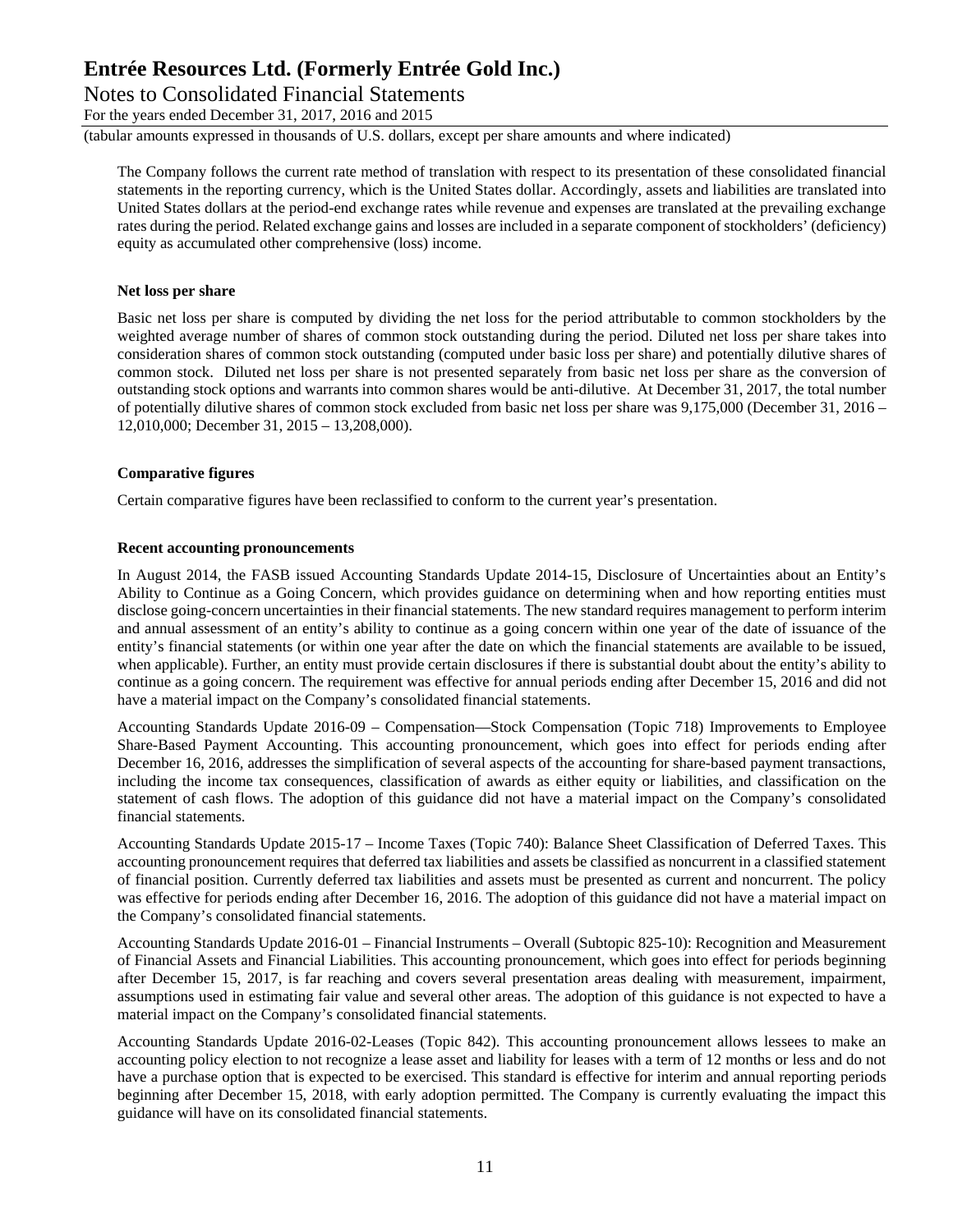Notes to Consolidated Financial Statements

For the years ended December 31, 2017, 2016 and 2015

(tabular amounts expressed in thousands of U.S. dollars, except per share amounts and where indicated)

# **4 Equipment**

|                    | 2017 |      |    |                                    |    |                   |    |      |                             |                           | 2016              |
|--------------------|------|------|----|------------------------------------|----|-------------------|----|------|-----------------------------|---------------------------|-------------------|
|                    |      | Cost |    | <b>Accumulated</b><br>depreciation |    | Net book<br>value |    | Cost | Accumulated<br>depreciation |                           | Net book<br>value |
| Office equipment   | \$   | 55   | \$ | $\bf{8}$                           | \$ | 47                | \$ | 40   | \$<br>34                    | $\boldsymbol{\mathsf{S}}$ | 6                 |
| Computer equipment |      | 149  |    | 130                                |    | 19                |    | 170  | 144                         |                           | 26                |
| Field equipment    |      | 39   |    | 33                                 |    | 6                 |    | 36   | 30                          |                           | 6                 |
| <b>Buildings</b>   |      | 45   |    | 5                                  |    | 40                |    | 41   | 36                          |                           | 5                 |
|                    | \$   | 288  | \$ | 176                                | \$ | 112               | \$ | 287  | \$<br>244                   | \$                        | 43                |

### **5 Long-term investments**

### **Entrée/Oyu Tolgoi JV Property, Mongolia**

The Company has a carried 20% participating joint venture interest in a land package that includes two of the Oyu Tolgoi deposits in the South Gobi region of Mongolia (the "Entrée/Oyu Tolgoi JV Property"). The Entrée/Oyu Tolgoi JV Property is comprised of the eastern portion of the Shivee Tolgoi mining licence, which hosts the Hugo North Extension copper-gold deposit, and all of the Javhlant mining licence, which hosts the majority of the Heruga copper-gold-molybdenum deposit. The Shivee Tolgoi and Javhlant mining licences were granted by the Mineral Resources Authority of Mongolia in October 2009. Title to the two licences is held by the Company. The Company is entitled to 20% or 30% of the mineralization extracted from the Entrée/Oyu Tolgoi JV Property, depending on the depth of mineralization.

In October 2004, the Company entered into an arm's-length Equity Participation and Earn-In Agreement (the "Earn-In Agreement") with Turquoise Hill Resources Ltd. ("Turquoise Hill"). Under the Earn-In Agreement, Turquoise Hill agreed to purchase equity securities of the Company, and was granted the right to earn an interest in what is now the Entrée/Oyu Tolgoi JV Property. Most of Turquoise Hill's rights and obligations under the Earn-In Agreement were subsequently assigned by Turquoise Hill to what was then its wholly-owned subsidiary, Oyu Tolgoi LLC ("OTLLC"). The Government of Mongolia subsequently acquired a 34% interest in OTLLC from Turquoise Hill.

On June 30, 2008, OTLLC gave notice that it had completed its earn-in obligations by expending a total of \$35 million on exploration of the Entrée/Oyu Tolgoi JV Property. OTLLC earned an 80% interest in all minerals extracted below a subsurface depth of 560 metres from the Entrée/Oyu Tolgoi JV Property and a 70% interest in all minerals extracted from surface to a depth of 560 metres from the Entrée/Oyu Tolgoi JV Property. In accordance with the Earn-In Agreement, the Company and OTLLC formed a joint venture (the "Entrée/Oyu Tolgoi JV") on terms annexed to the Earn-In Agreement (the "JVA").

The portion of the Shivee Tolgoi mining licence outside of the Entrée/Oyu Tolgoi JV Property, Shivee West, is 100% owned by the Company, but is subject to a right of first refusal by OTLLC. In October 2015, the Company entered into a License Fees Agreement with OTLLC, pursuant to which the parties agreed to negotiate in good faith to amend the JVA to include Shivee West in the definition of Entrée/Oyu Tolgoi JV Property. The parties also agreed that the annual licence fees for Shivee West would be for the account of each joint venture participant in proportion to their respective interests, with OTLLC contributing the Company's 20% share charging interest at prime plus 2% (Note 7).

The conversion of the original Shivee Tolgoi and Javhlant exploration licences into mining licences was a condition precedent to the Investment Agreement (the "Oyu Tolgoi Investment Agreement") between Turquoise Hill, OTLLC, the Government of Mongolia and Rio Tinto International Holdings Limited. The licences are part of the contract area covered by the Oyu Tolgoi Investment Agreement, although the Company is not a party to the Oyu Tolgoi Investment Agreement. The Shivee Tolgoi and Javhlant mining licences were each issued for a 30 year term and have rights of renewal for two further 20 year terms.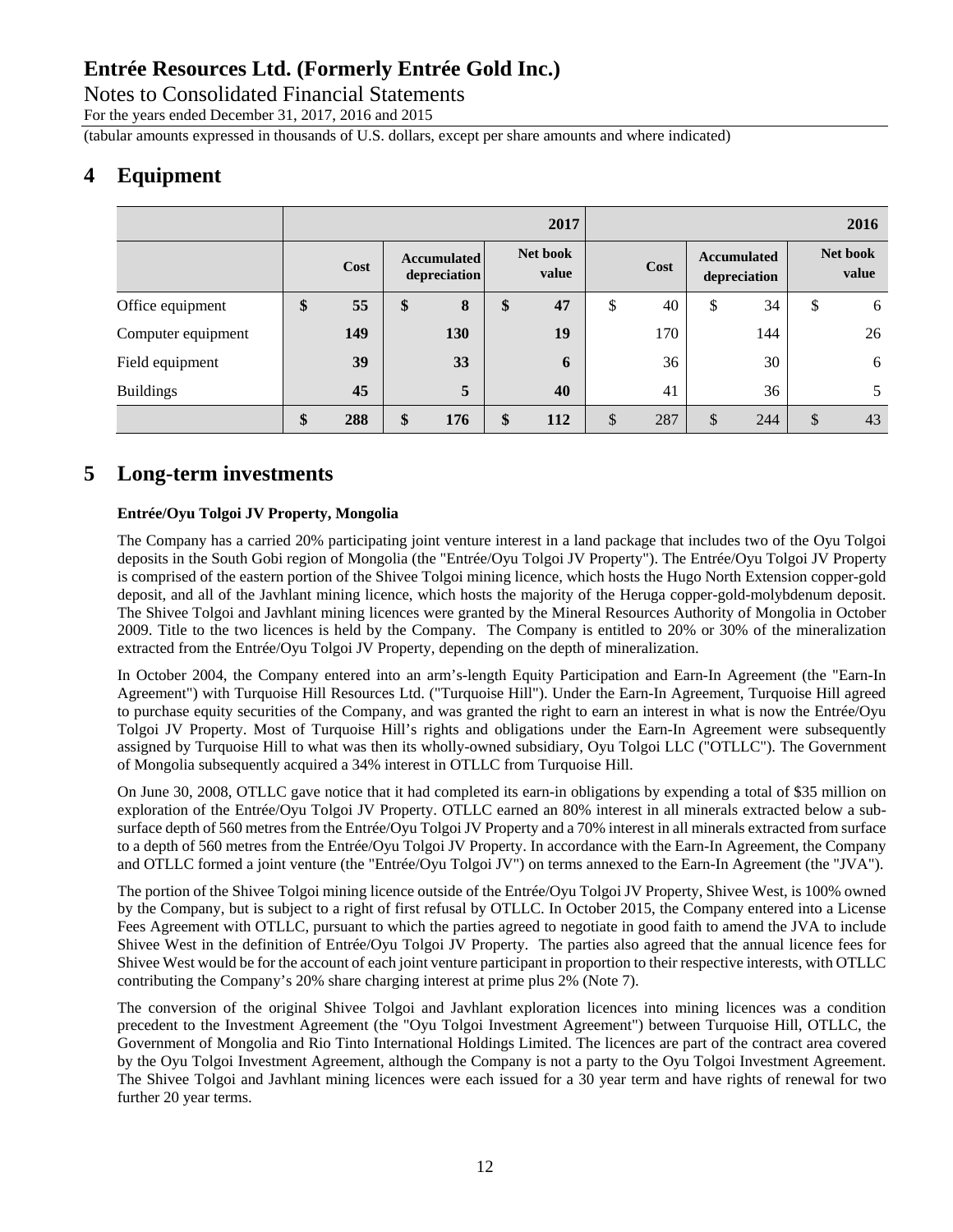Notes to Consolidated Financial Statements

For the years ended December 31, 2017, 2016 and 2015

(tabular amounts expressed in thousands of U.S. dollars, except per share amounts and where indicated)

As of December 31, 2017, the Entrée/Oyu Tolgoi JV had expended approximately \$30.1 million (2016 - \$29.0 million) to advance the Entrée/Oyu Tolgoi JV Property. Under the terms of the Entrée/Oyu Tolgoi JV, OTLLC contributed on behalf of the Company its required participation amount charging interest at prime plus 2% (Note 7).

### **Investment – Entrée/Oyu Tolgoi JV Property**

The Company accounts for its interest in the Entrée/Oyu Tolgoi JV as a 20% equity investment. Historically, all Company expenditures related to its interest in the Entrée/Oyu Tolgoi JV have been expensed as incurred through the statement of comprehensive loss or recognized as part of the Company's share of the loss of the joint venture.

The Company's share of the loss of the joint venture was \$0.2 million for the year ended December 31, 2017 (2016 - \$0.2 million; 2015 - \$0.1 million) plus accrued interest expense of \$0.3 million for the year ended December 31, 2017 (2016 - \$0.3 million; 2015 - \$0.4 million).

The Entrée/Oyu Tolgoi JV investment carrying value at December 31, 2017 was \$0.2 million (December 31, 2016 - \$0.1 million) and was recorded in long-term investment. This amount is related to prepaid licence fees which are amortized over the licence period.

### **6 Mineral property interests**

|                               |   | <b>December 31, 2017</b> | <b>Transferred to Mason</b><br>Resources pursuant to the<br><b>Arrangement</b> (Note 2) | <b>December 31, 2016</b> |
|-------------------------------|---|--------------------------|-----------------------------------------------------------------------------------------|--------------------------|
| Ann Mason Project (a)         | Φ |                          | \$<br>(37,988)                                                                          | \$<br>37,988             |
| Lordsburg property (a)        |   |                          | (391)                                                                                   | 391                      |
| Cañariaco Project Royalty (b) |   | 532                      |                                                                                         | 496                      |
| Other $(c)$                   |   |                          | -                                                                                       |                          |
|                               | Φ | 532                      | (38, 379)                                                                               | \$<br>38,875             |

Title to mineral property interests involves certain inherent risks due to the difficulties of determining the validity of certain claims as well as the potential for problems arising from the frequently ambiguous conveyancing history characteristics of many mineral property interests. The Company has investigated title to its mineral property interests and, except as otherwise disclosed below, to the best of its knowledge, title to the mineral property interests remains in good standing.

#### **a) Ann Mason Project and Lordsburg Property**

On May 9, 2017, the Company completed the Arrangement under Section 288 of the BCBCA pursuant to which Entrée transferred its wholly owned subsidiaries that directly or indirectly hold the Ann Mason Project in Nevada and the Lordsburg property in New Mexico (Note 2). The comparative period balances have been classified as assets held for Spin-off on the Consolidated Balance Sheets.

#### **b) Cañariaco Project Royalty, Peru**

The Company entered into an agreement with Candente Copper Corp. (TSX:DNT) ("Candente") to acquire a 0.5% net smelter returns royalty on Candente's 100% owned Cañariaco project in Peru for a purchase price of \$500,000.

The Cañariaco project includes the Cañariaco Norte copper-gold-silver porphyry deposit, as well as the adjacent Cañariaco Sur and Quebrada Verde copper porphyry prospects, located within the western Cordillera of the Peruvian Andes in the Department of Lambayeque, Northern Peru.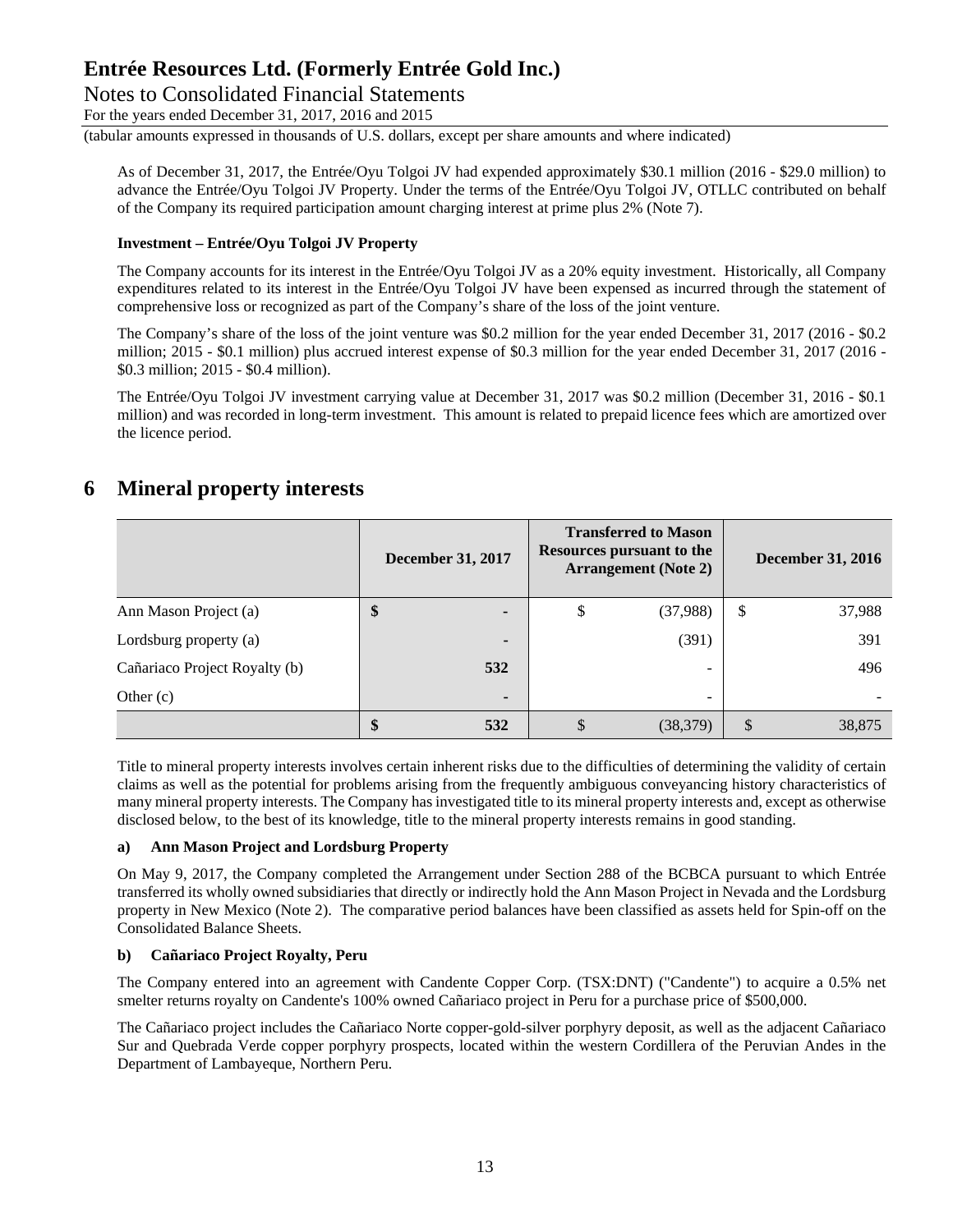Notes to Consolidated Financial Statements

For the years ended December 31, 2017, 2016 and 2015

(tabular amounts expressed in thousands of U.S. dollars, except per share amounts and where indicated)

#### **c) Other Properties**

The Company also has interests in other properties in Mongolia (Shivee West) and Australia (Blue Rose). During fiscal 2014, the Company recorded an impairment of \$552,095 against these properties.

### **7 Loan payable to Oyu Tolgoi LLC**

Under the terms of the Entrée/Oyu Tolgoi JV (Note 5), OTLLC will contribute funds to approved joint venture programs and budgets on the Company's behalf. Interest on each loan advance shall accrue at an annual rate equal to OTLLC's actual cost of capital or the prime rate of the Royal Bank of Canada, plus two percent (2%) per annum, whichever is less, as at the date of the advance. The loan will be repayable by the Company monthly from ninety percent (90%) of the Company's share of available cash flow from the Entrée/Oyu Tolgoi JV. In the absence of available cash flow, the loan will not be repayable. The loan is not expected to be repaid within one year.

### **8 Deferred revenue**

In February 2013, the Company entered into an equity participation and funding agreement (the "2013 Agreement") with Sandstorm Gold Ltd. ("Sandstorm") whereby Sandstorm provided an upfront deposit (the "Deposit") of \$40 million. The Company will use future payments that it receives from its mineral property interests to purchase and deliver metal credits to Sandstorm, in amounts that are indexed to the Company's share of gold, silver and copper production from the current Entrée/Oyu Tolgoi JV Property. Upon the delivery of metal credits, Sandstorm will also make the cash payment outlined below. In addition, the 2013 Agreement provided for a partial refund of the Deposit and a pro rata reduction in the number of metal credits deliverable to Sandstorm in the event of a partial expropriation of Entrée's economic interest, contractually or otherwise, in the current Entrée/Oyu Tolgoi JV Property.

On February 23, 2016, the Company and Sandstorm entered into an Agreement to Amend, whereby the Company refunded 17% of the Deposit (\$6.8 million) (the "Refund") in cash and shares thereby reducing the Deposit to \$33.2 million for a 17% reduction in the metal credits that the Company is required to deliver to Sandstorm. At closing on March 1, 2016, the parties entered into an Amended and Restated Equity Participation and Funding Agreement (the "Amended Sandstorm Agreement"). Under the terms of the Amended Sandstorm Agreement, the Company will purchase and deliver gold, silver and copper credits equivalent to:

- 28.1% of Entrée's share of gold and silver, and 2.1% of Entrée's share of copper, produced from the Shivee Tolgoi mining licence (excluding Shivee West); and
- 21.3% of Entrée's share of gold and silver, and 2.1% of Entrée's share of copper, produced from the Javhlant mining licence.

Upon the delivery of metal credits, Sandstorm will make a cash payment to the Company equal to the lesser of the prevailing market price and \$220 per ounce of gold, \$5 per ounce of silver and \$0.50 per pound of copper (subject to inflation adjustments). After approximately 8.6 million ounces of gold, 40.3 million ounces of silver and 9.1 billion pounds of copper have been produced from the entire current Entrée/Oyu Tolgoi JV Property the cash payment will be increased to the lesser of the prevailing market price and \$500 per ounce of gold, \$10 per ounce of silver and \$1.10 per pound of copper (subject to inflation adjustments). To the extent that the prevailing market price is greater than the amount of the cash payment, the difference between the two will be credited against the Deposit (the net amount of the Deposit being the "Unearned Balance").

This arrangement does not require the delivery of actual metal, and the Company may use revenue from any of its assets to purchase the requisite amount of metal credits.

Under the Amended Sandstorm Agreement, Sandstorm has a right of first refusal, subject to certain exceptions, on future production-based funding agreements. The Amended Sandstorm Agreement also contains other customary terms and conditions, including representations, warranties, covenants and events of default. The initial term of the Amended Sandstorm Agreement is 50 years, subject to successive 10-year extensions at the discretion of Sandstorm.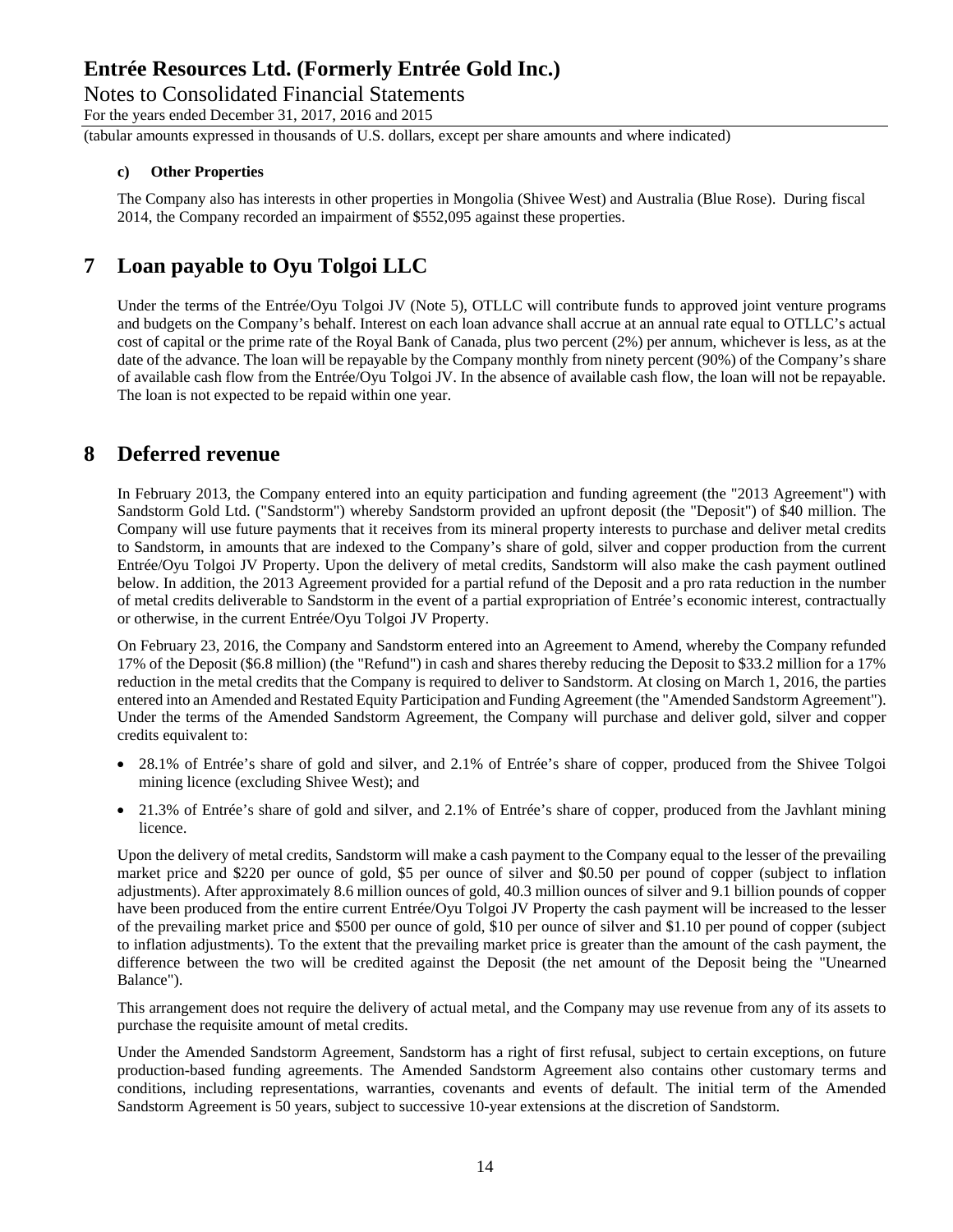Notes to Consolidated Financial Statements

For the years ended December 31, 2017, 2016 and 2015

(tabular amounts expressed in thousands of U.S. dollars, except per share amounts and where indicated)

In addition, the Amended Sandstorm Agreement provides that the Company will not be required to make any further refund of the Deposit if Entrée's economic interest is reduced by up to and including 17%. If there is a reduction of greater than 17% up to and including 34%, the Amended Sandstorm Agreement provides the Company with the ability to refund a corresponding portion of the Deposit in cash or common shares of the Company or any combination of the two at the Company's election, in which case there would be a further corresponding reduction in deliverable metal credits. If the Company elects to refund Sandstorm with common shares of the Company, the value of each common share shall be equal to the volume weighted average price for the five  $(5)$  trading days immediately preceding the 90<sup>th</sup> day after the reduction in Entrée's economic interest. In no case will Sandstorm become a "control person" under the Amended Sandstorm Agreement. In the event an issuance of shares would cause Sandstorm to become a "control person", the maximum number of shares will be issued, and with respect to the value of the remaining shares, 50% will not be refunded (and there will not be a corresponding reduction in deliverable metal credits) and the remaining 50% will be refunded by the issuance of shares in tranches over time, such that the number of shares that Sandstorm holds does not reach or exceed 20%. All shares will be priced in the context of the market at the time they are issued.

In the event of a full expropriation, the remainder of the Unearned Balance after the foregoing refunds must be returned in cash.

For accounting purposes, the Deposit is accounted for as deferred revenue on the balance sheet and the original Deposit was recorded at the historical amount of C\$40.0 million. As a result of the Amended Sandstorm Agreement, the deferred revenue amount was adjusted to reflect the \$6.8 million Refund which was recorded at the foreign exchange amount at the date of the Refund resulting in a net balance of C\$30.9 million. This amount is subject to foreign currency fluctuations upon conversion to U.S. dollars at each reporting period.

The \$6.8 million Refund was paid with \$5.5 million in cash and the issuance of \$1.3 million of common shares of the Company. On March 1, 2016, the Company issued 5,128,604 common shares to Sandstorm at a price of C\$0.3496 per common share pursuant to the Agreement to Amend.

### **9 Share capital**

The Company's authorized share capital consists of unlimited common shares without par value. At December 31, 2017, the Company had 173,573,572 (December 31, 2016 – 153,045,408) shares issued and outstanding.

#### a) **Plan of arrangement**

On May 9, 2017, the Company completed the spin-out of its Ann Mason Project and Lordsburg property into Mason Resources through the Arrangement under Section 288 of the BCBCA. As part of the Arrangement, Entrée shareholders received Mason Common Shares by way of a share exchange, pursuant to which each existing share of Entrée was exchanged for one "new" share of Entrée and 0.45 of a Mason Common Share. Optionholders and warrantholders of Entrée received replacement options and warrants of Entrée and options and warrants of Mason Resources which were proportionate to, and reflective of the terms of, their existing options and warrants of Entrée.

#### b) **Private placement**

In January 2017, the Company closed a non-brokered private placement in two tranches issuing a total of 18,529,484 units at a price of C\$0.41 per unit for aggregate gross proceeds of C\$7.6 million. Each unit consisted of one common share of the Company and one-half of one transferable common share purchase warrant (a "Warrant"). Each whole Warrant entitled the holder to acquire one additional common share of the Company at a price of C\$0.65 per share (pre-Arrangement price) for a period of 5 years. No commissions or finders' fees were paid in connection with the private placement. Pursuant to the Arrangement, on May 23, 2017 each Warrant was exchanged for one replacement Entrée Warrant and 0.45 of a Mason Resources transferable common share purchase warrant with the same attributes as the original Warrants. The exercise price of the replacement Entrée Warrants was adjusted based on the market value of the two companies after completion of the Arrangement resulting in a ratio between Entrée and Mason Resources of 85% and 15%, respectively.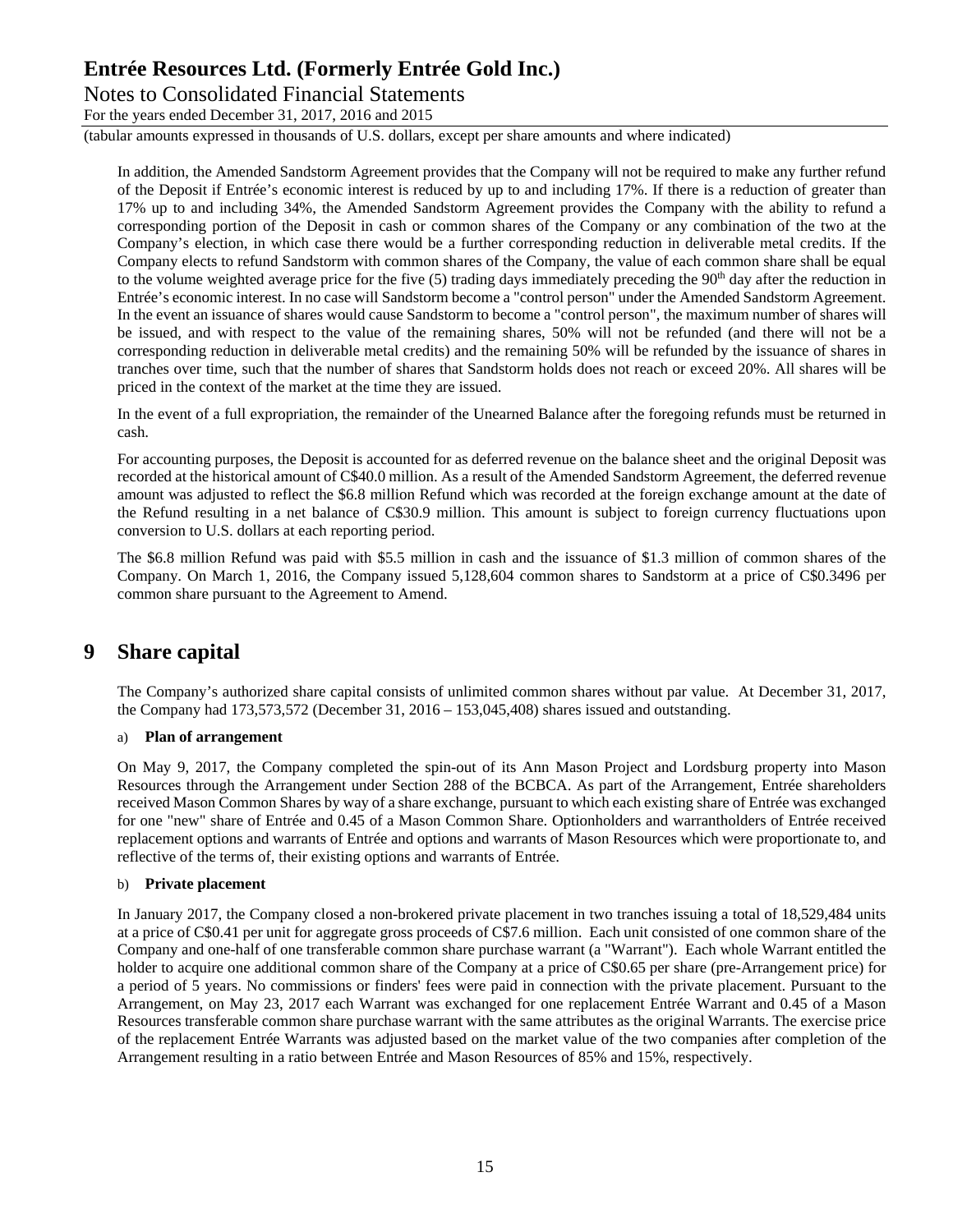### Notes to Consolidated Financial Statements

For the years ended December 31, 2017, 2016 and 2015

(tabular amounts expressed in thousands of U.S. dollars, except per share amounts and where indicated)

#### c) **Share purchase warrants**

At December 31, 2017, the following share purchase warrants were outstanding:

| Number of share purchase<br>warrants $(000's)$ | <b>Pre-Arrangement</b><br>exercise price per share<br>$\mathbf{C}\$$ | <b>Post-Arrangement</b><br>adjusted exercise price<br>per share C\$ | <b>Expiry date</b> |
|------------------------------------------------|----------------------------------------------------------------------|---------------------------------------------------------------------|--------------------|
| 8,655                                          | 0.65                                                                 | 0.55                                                                | January 10, 2022   |
| 610                                            | 0.65                                                                 | 0.55                                                                | January 12, 2022   |

At issuance, the fair value per share purchase warrant was determined to be C\$0.21. Pursuant to the Arrangement, the replacement Entrée Warrants were revalued at May 9, 2017 and the fair value per share purchase warrant was determined to be C\$0.37. The following weighted average assumptions using the Black Scholes option pricing model were used:

|                         | <b>Pre-Arrangement</b> | <b>Post-Arrangement</b> |
|-------------------------|------------------------|-------------------------|
| Share price             | C\$0.43                | C\$0.55                 |
| Risk-free interest rate | $1.01\%$               | 1.01%                   |
| Dividend rate           | $0.00\%$               | $0.00\%$                |
| Expected life           | 5 years                | 5 years                 |
| Annualized volatility   | 70%                    | 72%                     |

### **10 Stock-based compensation**

The Company provides stock-based compensation to its directors, officers, employees, and consultants through grants of stock options.

Pursuant to the Arrangement, on May 23, 2017 each outstanding option was exchanged for one replacement Entrée option with the same expiry date and 0.45 of a Mason Resources option. The exercise prices of the replacement Entrée options were adjusted based on the market value of the two companies after completion of the Arrangement.

#### a) **Stock options**

The Company has adopted a stock option plan (the "Plan") to grant options to directors, officers, employees and consultants. Under the Plan, the Company may grant options to acquire up to 10% of the issued and outstanding shares of the Company. Options granted can have a term of up to ten years and an exercise price typically not less than the Company's closing stock price on the Toronto Stock Exchange on the last trading day before the date of grant. Vesting is determined at the discretion of the Board of Directors.

Under the Plan, an option holder may elect to terminate an option, in whole or in part and, in lieu of receiving shares to which the terminated option relates (the "Designated Shares"), receive the number of shares, disregarding fractions, which, when multiplied by the weighted average trading price of the shares on the TSX during the five trading days immediately preceding the day of termination (the "Fair Value" per share) of the Designated Shares, has a total dollar value equal to the number of Designated Shares multiplied by the difference between the Fair Value and the exercise price per share of the Designated Shares.

The Company uses the Black-Scholes option pricing model to determine the fair value of stock options granted. For employees, the compensation expense is amortized on a straight-line basis over the requisite service period which approximates the vesting period. Compensation expense for stock options granted to non-employees is recognized over the contract services period or, if none exists, from the date of grant until the options vest. Compensation associated with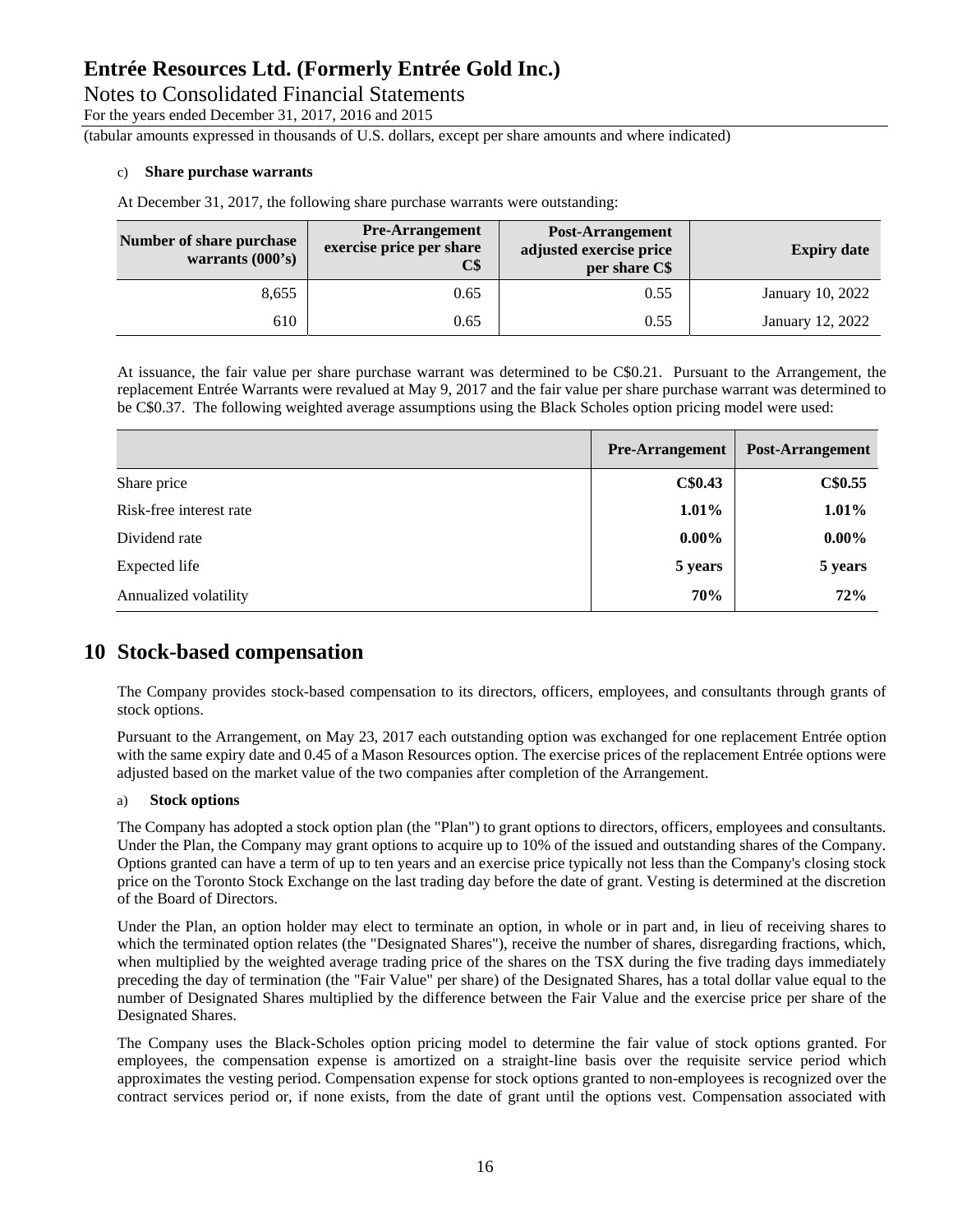Notes to Consolidated Financial Statements

For the years ended December 31, 2017, 2016 and 2015

(tabular amounts expressed in thousands of U.S. dollars, except per share amounts and where indicated)

unvested options granted to non-employees is re-measured on each balance sheet date using the Black-Scholes option pricing model.

The Company uses historical data to estimate option exercise, forfeiture and employee termination within the valuation model. The risk-free interest rate is based on a treasury instrument whose term is consistent with the expected term of the stock options. Since the Company has not paid and does not anticipate paying dividends on its common stock, the expected dividend yield is assumed to be zero. Companies are required to utilize an estimated forfeiture rate when calculating the expense for the reporting period. Based on the best estimate, management applied the estimated forfeiture rate of Nil in determining the expense recorded in the accompanying Statements of Comprehensive Loss.

Stock option transactions are summarized as follows:

|                                   | <b>Number of shares</b><br>(000's) | Weighted average<br>exercise price C\$ |
|-----------------------------------|------------------------------------|----------------------------------------|
| Outstanding - January 1, 2015     | 13,779                             | 0.85                                   |
| Granted                           | 1,670                              | 0.34                                   |
| Exercised                         | (347)                              | 0.22                                   |
| Cancelled                         | (163)                              | 0.25                                   |
| Forfeited/expired                 | (1,731)                            | 2.43                                   |
| Outstanding - December 31, 2015   | 13,208                             | 0.60                                   |
| Granted                           | 2,520                              | 0.42                                   |
| Exercised                         | (585)                              | 0.25                                   |
| Cancelled                         | (665)                              | 0.28                                   |
| Forfeited/expired                 | (2, 468)                           | 1.17                                   |
| Outstanding – December 31, 2016 * | 12,010                             | 0.48                                   |
| Granted                           | 1,900                              | 0.52                                   |
| Exercised                         | (1,899)                            | 0.32                                   |
| Cancelled                         | (1,646)                            | 0.75                                   |
| Forfeited/expired                 | (1,190)                            | 1.20                                   |
| Outstanding - December 31, 2017   | 9,175                              | 0.38                                   |

\*The weighted average exercise price is before the exercise price adjustment applied pursuant to the Arrangement (Note 2). The exercise prices were adjusted such that the aggregate "in the money" amounts for the outstanding options remained the same before and after the Arrangement.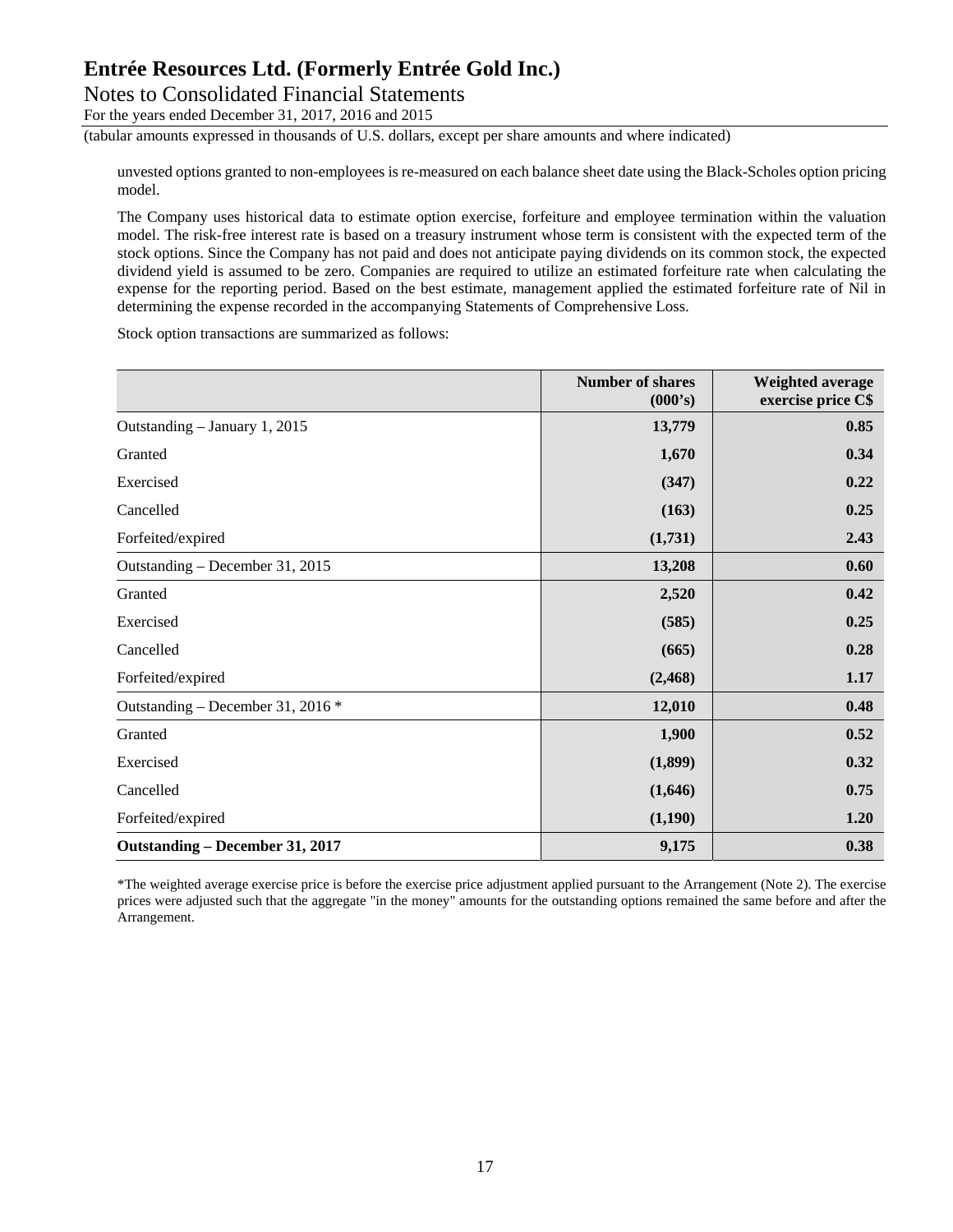Notes to Consolidated Financial Statements

For the years ended December 31, 2017, 2016 and 2015

(tabular amounts expressed in thousands of U.S. dollars, except per share amounts and where indicated)

| Number of shares<br>(000 <sup>°</sup> s) | Vested $(000's)$ | <b>Aggregate</b><br>intrinsic value C\$<br>(000's) | Pre-<br><b>Arrangement</b><br>exercise price<br>per share C\$ | Post-<br><b>Arrangement</b><br>adjusted<br>exercise price<br>per share C\$ * | <b>Expiry date</b>              |
|------------------------------------------|------------------|----------------------------------------------------|---------------------------------------------------------------|------------------------------------------------------------------------------|---------------------------------|
| 2,855                                    | 2,855            | 1,048                                              | $0.30 - 0.56$                                                 | $0.26 - 0.47$                                                                | $Mar - Dec 2018$                |
| 860                                      | 860              | 507                                                | 0.21                                                          | 0.18                                                                         | Dec 2019                        |
| 1.320                                    | 1,320            | 633                                                | $0.33 - 0.38$                                                 | $0.28 - 0.32$                                                                | $July - Dec 2020$               |
| 2,240                                    | 2,240            | 921                                                | $0.39 - 0.42$                                                 | $0.33 - 0.36$                                                                | $Mar - Nov 2021$                |
| 1,900                                    | 1,884            | 469                                                | n/a                                                           | $0.52 - 0.62$                                                                | $\text{Mav} - \text{Oct } 2022$ |
| 9,175                                    | 9,159            | 3,578                                              |                                                               |                                                                              |                                 |

At December 31, 2017, the following stock options were outstanding:

\* The post-Arrangement adjusted exercise price per share is after the adjustment applied pursuant to the Arrangement (Note 2).

|                                                          | <b>December 31, 2017</b> |
|----------------------------------------------------------|--------------------------|
| Weighted average exercise price for exercisable options  | C\$0.38                  |
| Weighted average share price for options exercised       | C\$0.32                  |
| Weighted average years to expiry for exercisable options | 2.6                      |

#### b) **Stock-based compensation**

For the year ended December 31, 2017, the total stock-based compensation charges relating to 1,900,000 options granted to officers, employees, directors and consultants was \$0.6 million (2016 - \$0.5 million; 2015 - \$0.2 million).

The following weighted average assumptions were used for the Black-Scholes valuation of stock options granted:

|                                  | 2017     | 2016    | 2015     |
|----------------------------------|----------|---------|----------|
| Risk-free interest rate          | $1.62\%$ | 0.62%   | 0.77%    |
| Expected life of options (years) | 4.6      | 4.6     | 4.6      |
| Annualized volatility            | 72%      | 73%     | 75%      |
| Dividend rate                    | $0.00\%$ | 0.00%   | $0.00\%$ |
| Fair value per option            | C\$0.24  | C\$0.18 | C\$0.15  |

#### c) **Bonus shares**

On May 5, 2017, the Company issued 100,000 common shares for no cash proceeds pursuant to a grant of employment inducement bonus shares.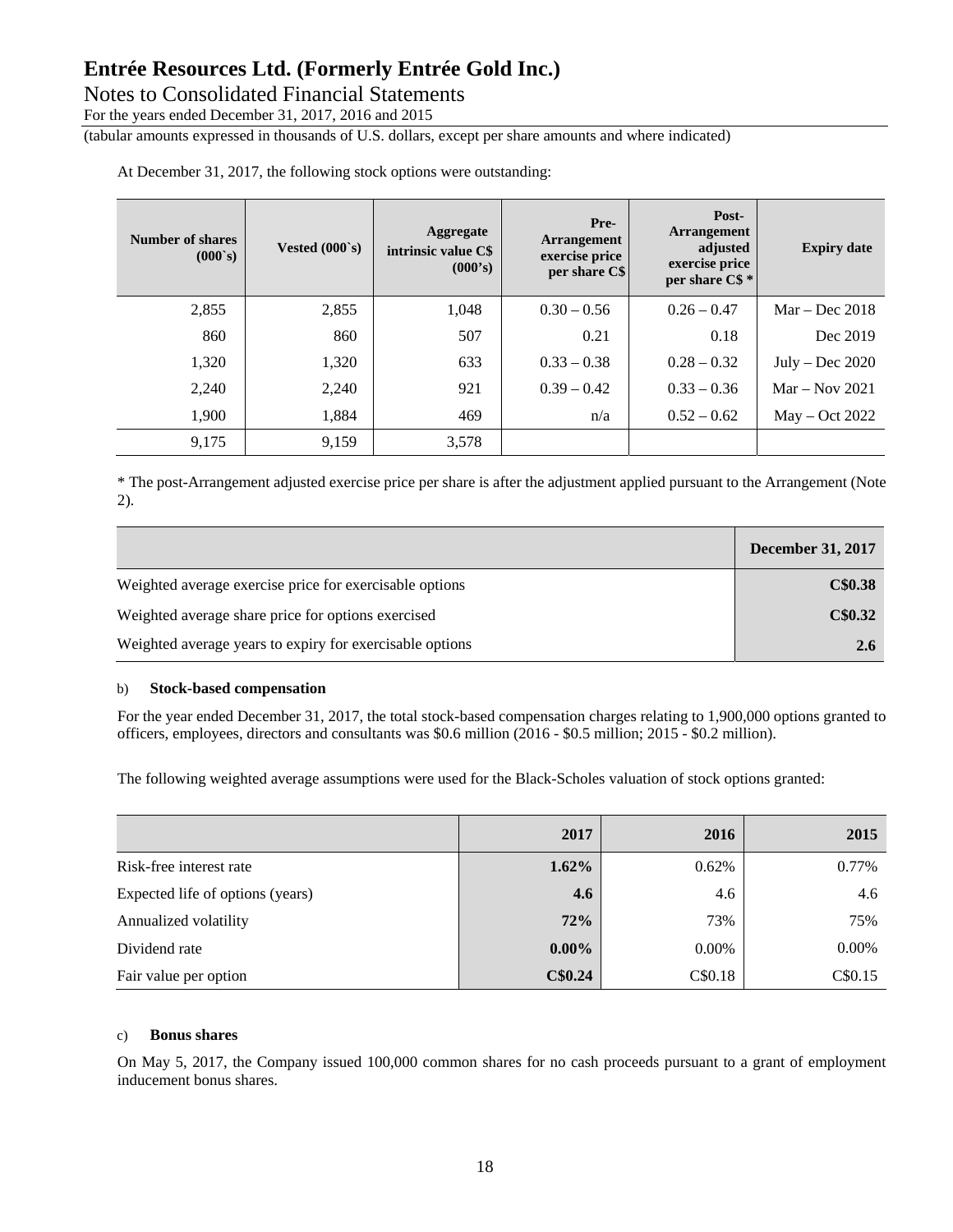Notes to Consolidated Financial Statements

For the years ended December 31, 2017, 2016 and 2015

(tabular amounts expressed in thousands of U.S. dollars, except per share amounts and where indicated)

# **11 Segmented information**

The Company operates in one business segment being the exploration of mineral property interests. The Company's assets are geographically segmented as follows:

|                        | 2017                          | 2016         |
|------------------------|-------------------------------|--------------|
| United States (Note 2) | $\overline{\phantom{0}}$<br>Ψ | 39,233<br>Φ  |
| Canada                 | 7,226                         | 13,263       |
| Other                  | 1,031                         | 784          |
|                        | 8,257<br>٨D                   | 53,280<br>\$ |

## **12 Exploration costs**

|          | 2017          | 2016                      | 2015  |
|----------|---------------|---------------------------|-------|
| Mongolia | 181           | 372                       | 1,488 |
|          | $\mathcal{P}$ | $\boldsymbol{\mathsf{S}}$ | -\$   |
| Other    | 151           | 117                       | 149   |
|          | 332           | 489                       | 1,637 |
|          | \$            | $\boldsymbol{\mathsf{S}}$ | Φ     |

# **13 Income taxes**

|                                       | 2017          | 2016          | 2015          |
|---------------------------------------|---------------|---------------|---------------|
| Loss for the year before income taxes | \$<br>(3,095) | \$<br>(3,751) | (3,960)<br>-S |
| Statutory rate                        | $26.00\%$     | 26.00%        | 26.00%        |
| Expected income tax recovery          | (805)         | (975)         | (1,030)       |
| Permanent differences and other       | 309           | (1,296)       | (1,010)       |
| Difference in foreign tax rates       | (637)         | 960           | 247           |
| Effect of change in future tax rates  | (48)          | (47)          | 3,397         |
| Effect of dissolution of subsidiaries | -             |               | 6,339         |
| Change in valuation allowance         | 1,109         | 805           | (7,783)       |
| Total income tax (recovery) expense   | \$<br>(72)    | (533)<br>\$   | 160<br>-S     |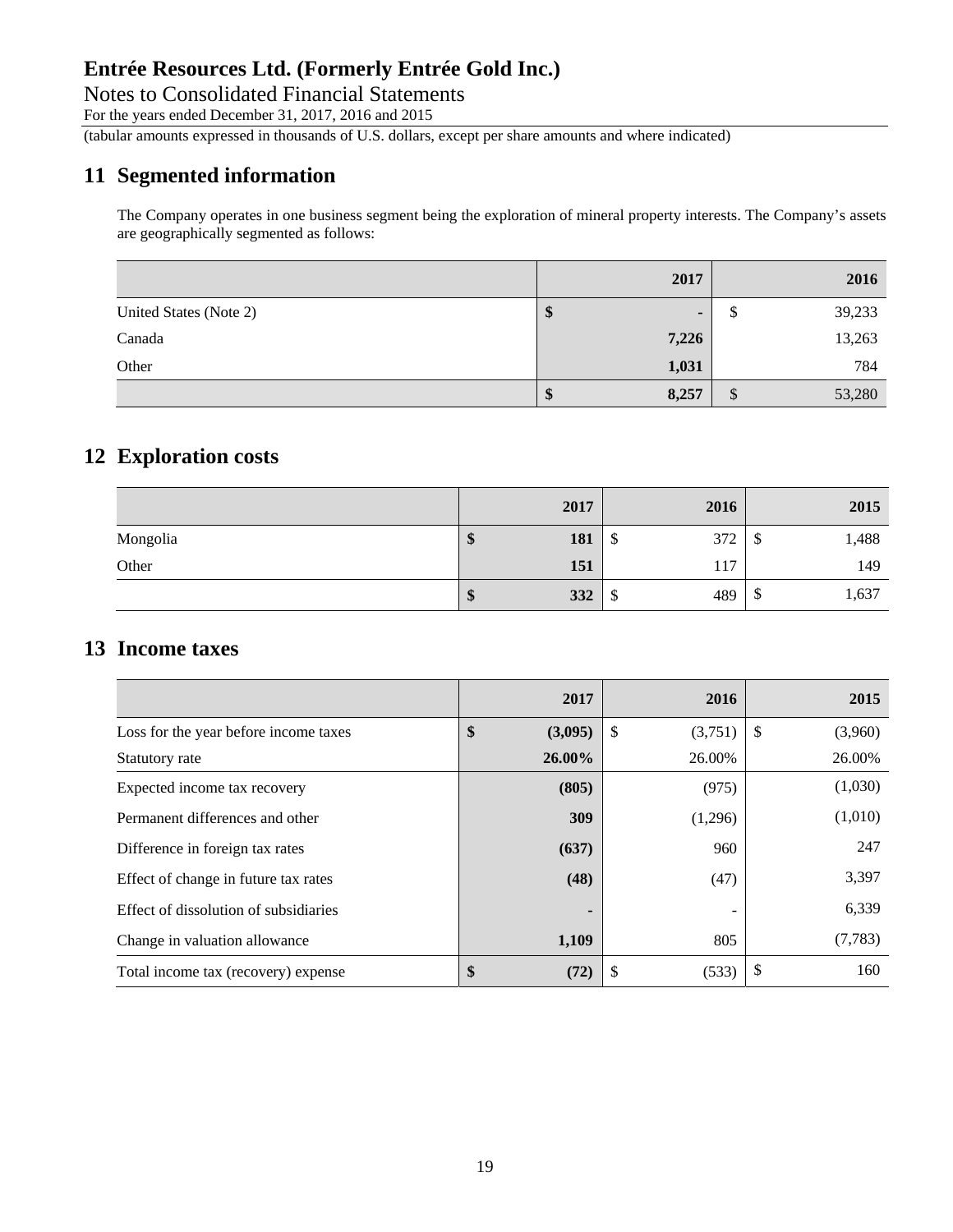Notes to Consolidated Financial Statements

For the years ended December 31, 2017, 2016 and 2015

(tabular amounts expressed in thousands of U.S. dollars, except per share amounts and where indicated)

|                                        |    | 2017 | 2016       |         |       |                     | 2015  |        |  |  |
|----------------------------------------|----|------|------------|---------|-------|---------------------|-------|--------|--|--|
| Current income tax recovery            | \$ |      | (72)       | $\$\,$  |       |                     | \$    |        |  |  |
| Deferred income tax expense (recovery) |    |      |            | (533)   |       |                     | 160   |        |  |  |
| Total income taxes                     | \$ |      | (72)       | \$      | (533) |                     |       | 160    |  |  |
|                                        |    |      |            |         |       |                     |       |        |  |  |
|                                        |    |      |            |         | 2017  |                     |       | 2016   |  |  |
| Deferred income tax assets:            |    |      |            |         |       |                     |       |        |  |  |
| Non-capital loss carryforward          |    |      | \$         |         | 9,117 | \$<br>8,779         |       |        |  |  |
| Resource expenditures                  |    |      | 2,713      |         |       |                     | 2,582 |        |  |  |
| Equipment                              |    | 174  |            |         |       | 158                 |       |        |  |  |
| Share issue and legal costs            |    |      | 28         |         |       |                     | 3     |        |  |  |
| Other                                  |    |      | 1,004      |         |       |                     | 797   |        |  |  |
|                                        |    |      | 13,036     |         |       |                     |       | 12,319 |  |  |
| Valuation allowance                    |    |      | (13,009)   |         |       | (12,169)            |       |        |  |  |
| Net deferred income tax assets         |    |      | \$<br>27   |         |       | $\mathbb{S}$<br>150 |       |        |  |  |
|                                        |    |      |            |         |       |                     |       |        |  |  |
| Deferred income tax liabilities:       |    |      |            |         |       |                     |       |        |  |  |
| Foreign exchange on loan               |    |      | \$<br>(27) |         |       | \$                  | (150) |        |  |  |
| Net deferred income tax liabilities    |    |      | \$<br>(27) |         |       | \$<br>(150)         |       |        |  |  |
|                                        |    |      |            |         |       |                     |       |        |  |  |
| Net deferred income tax                |    |      | \$         | \$<br>۰ |       |                     |       |        |  |  |

The Company has available for deduction against future taxable income non-capital losses of approximately \$31.1 million (2016: \$30.0 million) in Canada, \$0.7 million (2016: \$0.6 million) in China, \$6.2 million (2016: \$5.7 million) in Mongolia, \$nil (2016: \$0.1 million) in Australia and \$1.0 million (2016: \$0.7 million) in Peru. These losses, if not utilized, will expire through 2037. Subject to certain restrictions, the Company also has foreign resource expenditures available to reduce taxable income in future years. Deferred tax benefits which may arise as a result of these losses, resource expenditures, equipment, share issue and legal costs have not been recognized in these consolidated financial statements.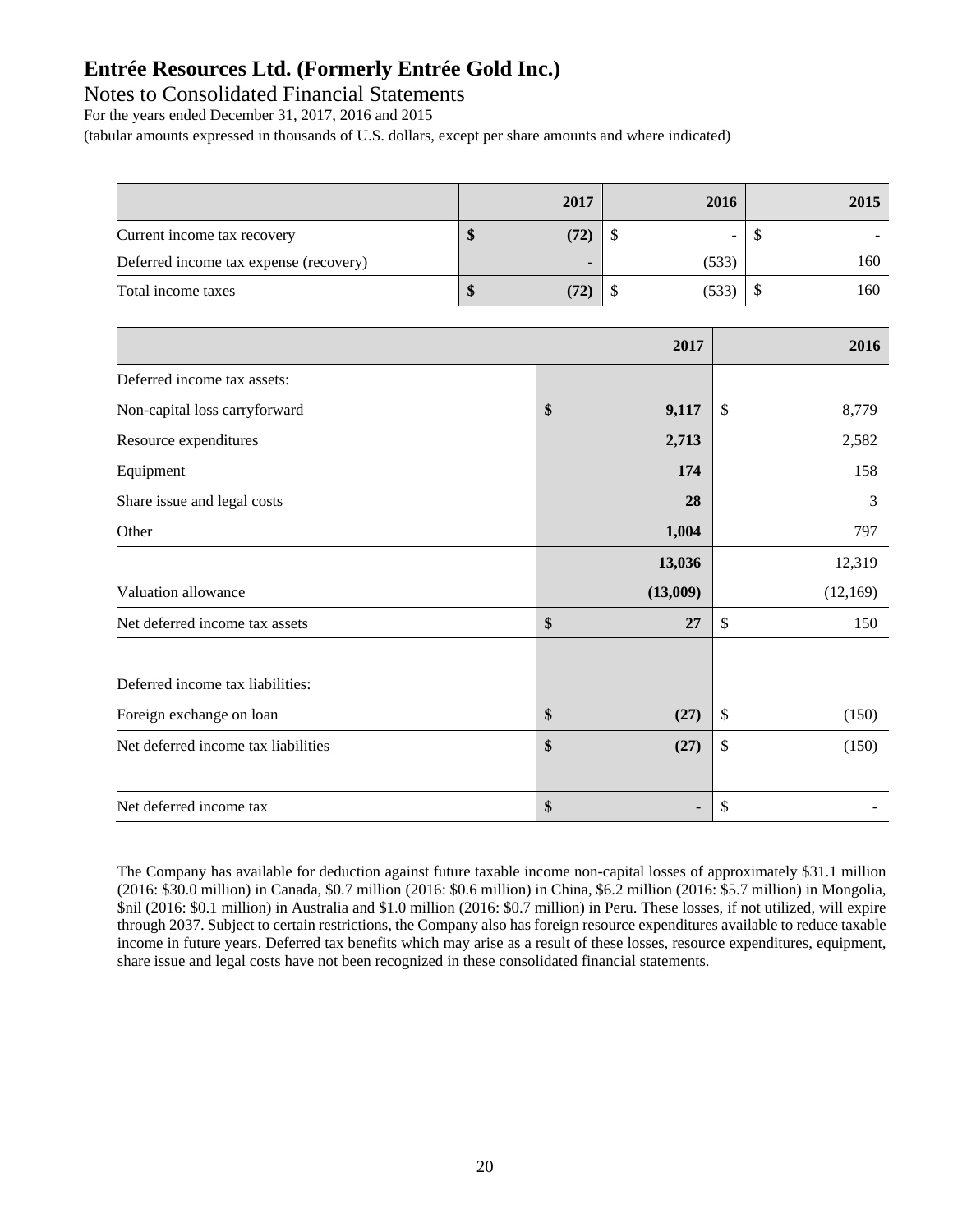Notes to Consolidated Financial Statements

For the years ended December 31, 2017, 2016 and 2015

(tabular amounts expressed in thousands of U.S. dollars, except per share amounts and where indicated)

### **14 Financial instruments**

### a) **Financial instruments**

The Company's financial instruments generally consist of cash and cash equivalents, receivables, deposits, accounts payable and accrued liabilities, and loans payable. It is management's opinion that the Company is not exposed to significant interest or credit risks arising from these financial instruments. The fair value of these financial instruments approximates their carrying values.

The Company is exposed to currency risk by incurring certain expenditures in currencies other than the Canadian dollar. In addition, as certain of the Company's consolidated subsidiaries' functional currency is the United States dollar, the Company is exposed to foreign currency translation risk. The Company does not use derivative instruments to reduce this currency risk.

#### b) **Fair value classification of financial instruments**

Fair value measurement is based on a fair value hierarchy, which requires an entity to maximize the use of observable inputs and minimize the use of unobservable inputs when measuring fair value. The standard describes three levels of inputs that may be used to measure fair value which are:

- Level 1 Quoted prices that are available in active markets for identical assets or liabilities.
- Level 2 Quoted prices in active markets for similar assets or liabilities that are observable.
- Level 3 Unobservable inputs that are supported by little or no market activity and that are significant to the fair value of the assets or liabilities.

At December 31, 2017, the Company had Level 1 financial instruments, consisting of cash and cash equivalents, with a fair value of \$7.1 million (2016 - \$13.3 million).

### **15 Supplemental cash flow information**

Other than those described in Note 2, there were no significant non-cash transactions during the years ended December 31, 2017, 2016 and 2015.

### **16 Commitments and contingencies**

As at December 31, 2017, the Company had the following commitments:

|                   | <b>Total</b> | Less than 1 |  | $-3$ vears<br>vear |             | 3-5 years |     | More than 5<br>vears |        |
|-------------------|--------------|-------------|--|--------------------|-------------|-----------|-----|----------------------|--------|
| Lease commitments | 573          |             |  |                    | つつく<br>ل0ت⊿ |           | 224 | ഄ                    | $\sim$ |

Under the terms of the Amended Sandstorm Agreement, the Company may be subject to a contingent liability if certain events occur (Note 8).